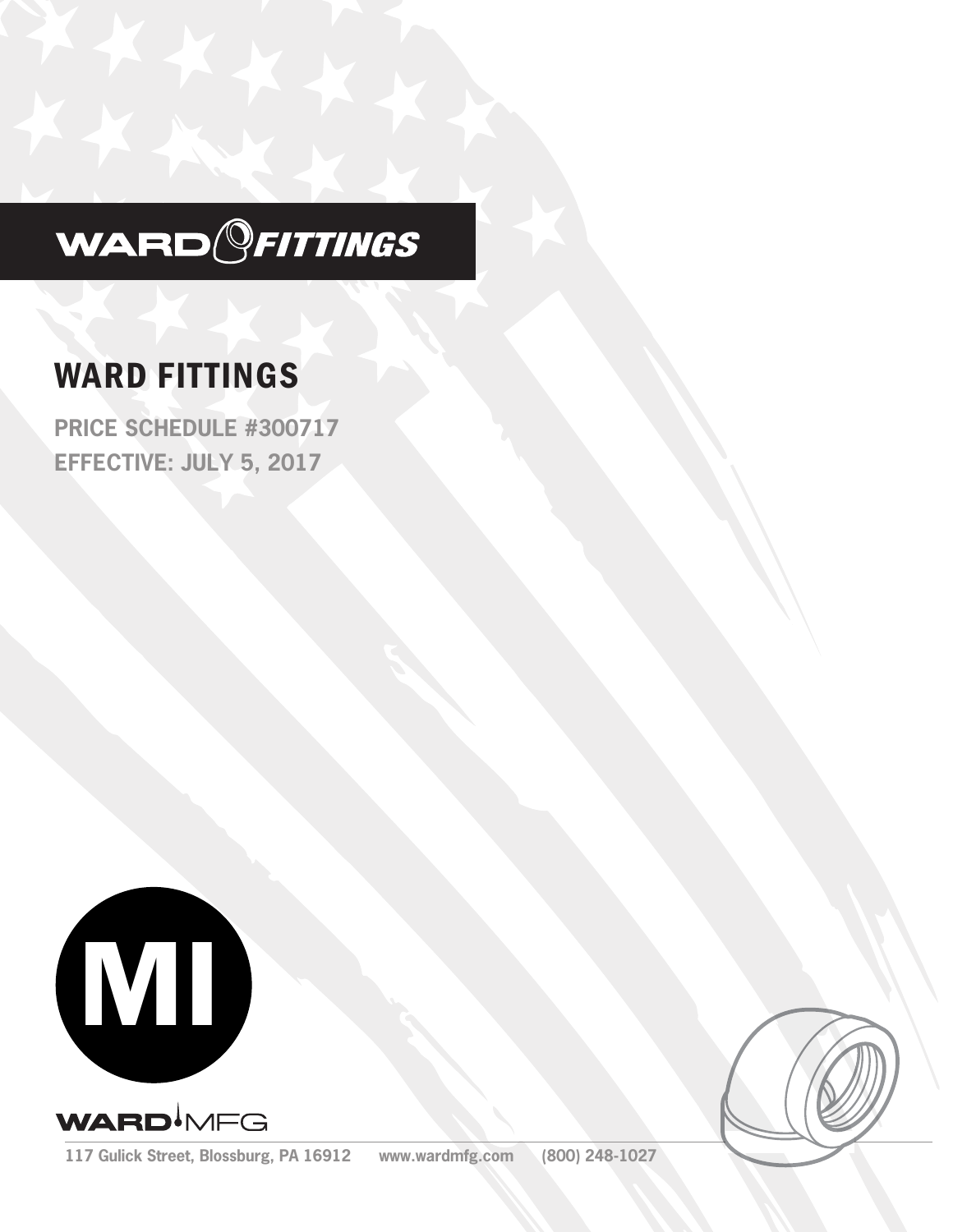## **TERMS AND CONDITIONS OF SALE:**

- **1. PRICES: This price sheet supersedes all previous issues. Prices in price sheets are subject to change without notice. Prices apply only to standard sizes as listed in catalog.**
- **2. APPROVAL & ACCEPTANCE OF ORDERS: All orders are accepted on the basis of prices in effect at the time of shipment.**
- **3. TAXES: Any Manufacturer or Sales Tax payable on the transaction under any effective statute will be added to the prices and terms quoted, unless a valid exemption certificate is on file.**
- **4. CREDIT TERMS: Two percent cash discount tenth prox., Net 30 days. Unless otherwise stated.**
- **5. DELIVERY & SHIPMENT OF GOODS: All goods are shipped at buyer's risk. Shipments should be carefully examined upon delivery and before the carrier's delivery receipt is signed. If any loss or damage is evident, the buyer should make an appropriate notation on the delivery receipt and insist that the carrier's driver initial such exception. The contents of all packages should be carefully examined for concealed damage as soon as possible after delivery, so that the carrier can be requested, within 48 hours after delivery, to arrange for prompt inspection of the damaged goods. Completion of all orders accepted and fulfillment of all agreements or contracts entered into are subject to any delay which might be occasioned by labor disputes, fires,accidents, embargoes, trade restrictions, governmental directives or other causes beyond our control. All promises of shipment will be as closely estimated as possible. We use our efforts in every case to ship within the time promised, but cannot guarantee to do so. All claims for shortage must be made on receipt of goods. We prove our count by weighing the package. Claims for shortage are subject to that test. Typographical, clerical, arithmetical errors or omissions in orders, invoices, quotations, price schedules, acknowledgments, or other documents are subject to correction.**
- **6. RETURN OF GOODS: No goods will be taken back and credited without prior approval and issuance of a return goods authorization (RGA) number. All fittings returned with our permission must be goods sold by Ward Manufacturing, LLC, and in clean saleable condition. Credit will only be allowed on the basis of prices agreed upon. If product returned is a result of a customer ordering error or overstocking situation, the credit will be less 20 percent to cover handling costs, less any costs of returning to a saleable condition, and less transportation charges on original and return shipments. Orders for special goods are not subject to cancellation for any reason after work**

WARD<sup>I</sup>MFG

**has been started on them, except upon agreement to make payment for all work which has been performed.**

- **7. WARRANTY: Seller warrants the material to be free of defects in material and workmanship, under normal use, proper maintenance and proper operation, for a period of one year from date of delivery to a common carrier for shipment to buyer or his designated agent. The obligation of the seller Is limited to (1) repair of the material, or (2) replacement of any component or components proven defective in material or workmanship, or (3) refund of the purchase price. Seller shall have no liability for the cost of removal or reinstallation with respect to any replaced or repaired product. The election of said remedies shall be determined by seller in its sole discretion and shall be considered final disposition. All implied warranties, including the implied warranties of merchantability and fitness for a particular purpose, are hereby disclaimed and excluded. This warranty is In lieu of all other warranties, guarantees, agreements and similar obligations of seller; in no event shall seller be liable for consequential or Incidental damages.**
- **8. FREIGHT TERM: Shipments of 2,000 lb. net or more will be prepaid in the continental U.S. (except Alaska). We reserve the right to choose shipping point and carrier.**
- **9. CARTON & BOX QUANTITY ADJUSTMENT: On orders received for less than master carton or box quantities, we reserve the right to adjust to the next carton or box quantity above the number of pieces shown on the order. Items subject to adjustment are identified with stars in the price sheet.**
- **10. WEIGHTS: The weights per piece or per 100 pieces given in the price sheet, catalogs, and quotations are not guaranteed, but are approximate and for your convenience.**
- **12. SPECIAL CONDITIONS: Any additional cost incurred in packaging or in making any special tests or inspection requested by Buyer in addition to those commercially supplied by Ward Manufacturing, LLC., will be charged to Buyer. Such tests and inspections will be made at the factory before date of shipment. Orders for fittings or parts will be subject to a net minimum invoice charge of \$35.00 Net plus applicable handling and freight charges.**
- **13. US EXPORT COMPLIANCE: The products sold by Ward Manufacturing, LLC. may be subject to the export control laws and regulations of the United States Government. Buyer may not make any disposition of such products, by way of sale, export, re-export, transshipment or otherwise, except as permitted under applicable U.S.law.**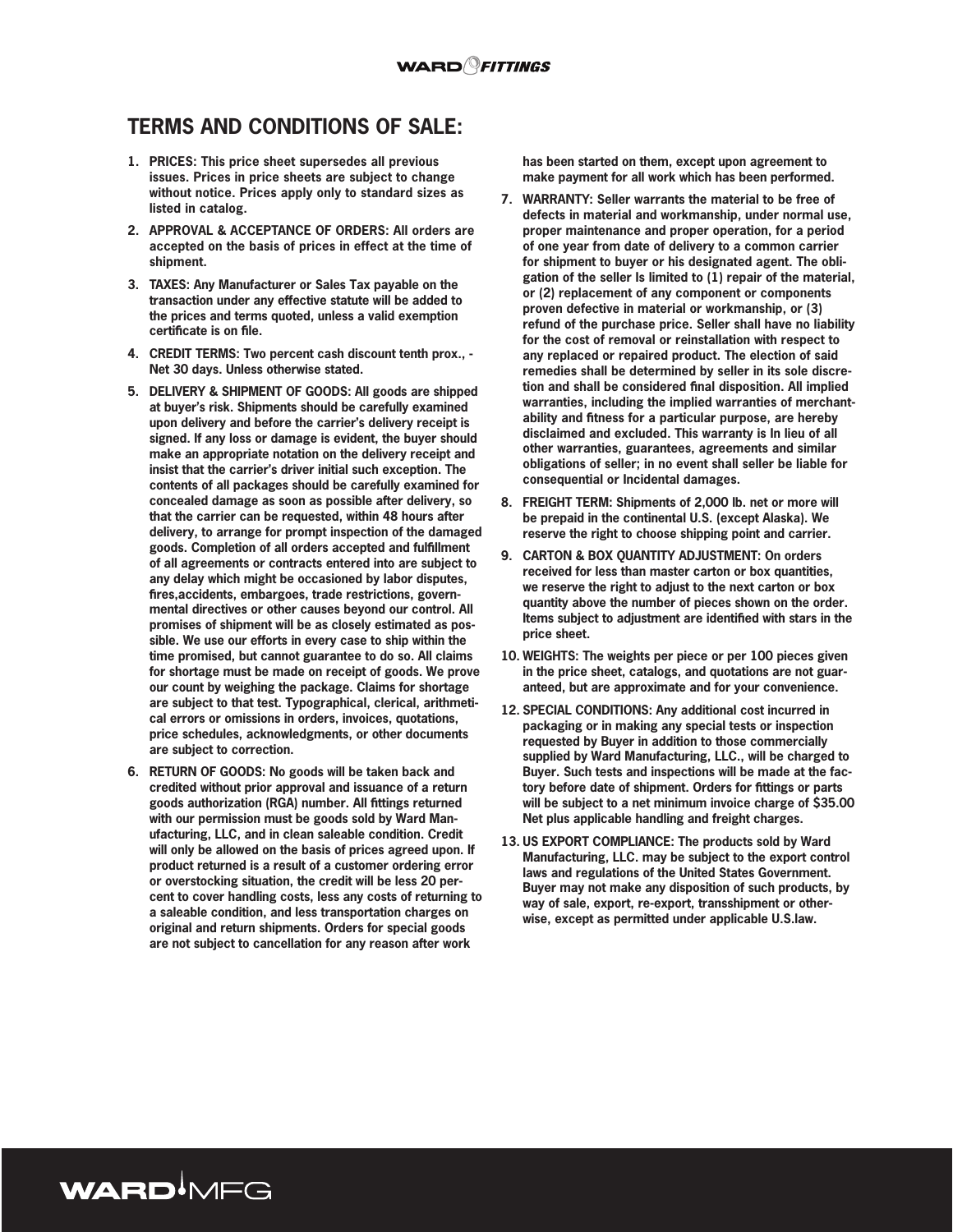

**MALLEABLE IRON 90° ELBOWS CLASS 150**

| <b>DESCRIPTION</b>   | <b>PCS PER</b><br><b>BOX</b> | <b>MASTER</b>   | PCS PER WEIGHT PER<br>100 | Pari#<br><b>BLACK</b> | PRICE (USS)       |              | PARI#<br><b>BLACK</b><br>GALV. |                   | PRICE (USS)<br>GALV. |
|----------------------|------------------------------|-----------------|---------------------------|-----------------------|-------------------|--------------|--------------------------------|-------------------|----------------------|
|                      |                              |                 |                           |                       | $\star$           |              |                                | $\star$           |                      |
| 1/8                  | 35                           | 210             | 8<br>12                   | A.BML<br><b>B.BML</b> | $\star$           | 8.06<br>7.87 | A.NML                          | $\star$           | 12.49                |
| 1/4                  | 30                           | 180             |                           |                       | $\star$           |              | <b>B.NML</b>                   | $\pmb{\ast}$      | 11.40                |
| 3/8                  | 30                           | 180             | 19                        | <b>C.BML</b>          |                   | 7.87         | <b>C.NML</b>                   |                   | 11.40                |
| 1/2                  | 50                           | 200             | 26                        | <b>D.BML</b>          | #                 | 5.45         | <b>D.NML</b>                   | #                 | 7.34                 |
| 3/4                  | 35                           | 140             | 45                        | E.BML                 | #                 | 6.57         | <b>E.NML</b>                   | #                 | 9.01                 |
| $\mathbf{1}$         | 20                           | 80              | 66                        | 1.BML                 | #                 | 11.43        | 1.NML                          | #                 | 16.68                |
| $1 - 1/4$            | 20                           | 40              | 102                       | 1B.BML                | #                 | 18.85        | 1B.NML                         | $\star$           | 26.37                |
| $1 - 1/2$            | 8                            | $\overline{32}$ | 135                       | 1D.BML                | #                 | 24.78        | 1D.NML                         | $\star$           | 34.42                |
| $\overline{2}$       | 8                            | 16              | 219                       | 2.BML                 | #                 | 42.73        | 2.NML                          | $\star$           | 56.38                |
| $2 - 1/2$            | $\overline{12}$              | 12              | 449                       | 2D.BML                | $\star$           | 95.19        | 2D.NML                         | $\star$           | 147.54               |
| 3                    | 5                            | 5               | 737                       | 3.BML                 | $\star$           | 139.31       | 3.NML                          | $\star$           | 243.25               |
| $3-1/2$              | 3                            | 6               | 665                       | 3D.BML                |                   | 382.95       | 3D.NML                         |                   | 795.36               |
| 4                    | 4                            | 4               | 919                       | 4.BML                 |                   | 299.23       | 4.NML                          |                   | 429.02               |
| 5                    | $\mathbf{1}$                 | $\mathbf{1}$    | 1355                      | 5.BML                 |                   | 874.37       | 5.NML                          |                   | 1852.77              |
| 6                    | $\mathbf{1}$                 | $\mathbf{1}$    | 2255                      | 6.BML                 |                   | 1010.01      | 6.NML                          |                   | 1708.05              |
| $1/4 \times 1/8$     | 30                           | 180             | 10                        | <b>BXA.BML</b>        | $\star$           | 15.67        | <b>BXA.NML</b>                 |                   | 20.45                |
| $3/8 \times 1/8$     | 25                           | 75              | 15                        | <b>CXA.BML</b>        |                   | 21.79        | <b>CXA.NML</b>                 |                   | 34.72                |
| $3/8 \times 1/4$     | 25                           | 150             | 16                        | <b>CXB.BML</b>        | $\overline{\ast}$ | 11.06        | <b>CXB.NML</b>                 |                   | 18.22                |
| $1/2 \times 3/8$     | 50                           | 200             | 24                        | <b>DXC.BML</b>        | $\star$           | 10.38        | <b>DXC.NML</b>                 | $\star$           | 13.49                |
| $1/2 \times 1/4$     | 30                           | 180             | 22                        | <b>DXB.BML</b>        | $^\star$          | 10.68        | <b>DXB.NML</b>                 | $^\star$          | 15.79                |
| $3/4 \times 1/4$     | 12                           | 24              | 28                        | <b>EXB.BML</b>        |                   | 16.64        | <b>EXB.NML</b>                 |                   | 28.61                |
| $3/4 \times 3/8$     | 30                           | 180             | 30                        | <b>EXC.BML</b>        | $\star$           | 14.94        | <b>EXC.NML</b>                 |                   | 21.60                |
| $3/4 \times 1/2$     | $\overline{30}$              | 120             | 35                        | <b>EXD.BML</b>        | $\star$           | 10.68        | <b>EXD.NML</b>                 | $\star$           | 15.67                |
| $1 \times 3/8$       | 25                           | 100             | 47                        | 1XC.BML               | $\star$           | 29.15        | 1XC.NML                        |                   | 37.86                |
| $1 \times 1/2$       | 25                           | 100             | 50                        | 1XD.BML               | $\star$           | 14.81        | 1XD.NML                        | $\star$           | 21.34                |
| $1 \times 3/4$       | 20                           | 80              | 56                        | 1XE.BML               | $\star$           | 13.73        | 1XE.NML                        | $\star$           | 20.10                |
| $1-1/4 \times 1/2$   | 15                           | 60              | 65                        | 1BXD.BML              | $\star$           | 30.07        | 1BXD.NML                       |                   | 42.92                |
| $1-1/4 \times 3/4$   | 15                           | 60              | 74                        | 1BXE.BML              | $^\star$          | 25.73        | 1BXE.NML                       | $^\star$          | 40.50                |
| $1-1/4 \times 1$     | 10                           | 40              | 83                        | 1BX1.BML              | $\star$           | 23.07        | 1BX1.NML                       | $\star$           | 33.72                |
| $1-1/2 \times 1/2$   | 12                           | 48              | 79                        | 1DXD.BML              | $\star$           | 35.82        | 1DXD.NML                       | $\star$           | 46.56                |
| $1-1/2 \times 3/4$   | 12                           | 48              | 89                        | 1DXE.BML              | $\star$           | 37.24        | 1DXE.NML                       | $\star$           | 53.89                |
| $1-1/2 \times 1$     | 10                           | 40              | 106                       | 1DX1.BML              | $\star$           | 32.55        | 1DX1.NML                       | $\star$           | 53.89                |
| $1-1/2 \times 1-1/4$ | 15                           | 30              | 120                       | 1DX1B.BML             | $\star$           | 32.55        | 1DX1B.NML                      | $\overline{\ast}$ | 53.89                |
| $2 \times 1/2$       | 10                           | 40              | 121                       | 2XD.BML               | $\star$           | 45.02        | 2XD.NML                        | $\star$           | 60.26                |
| $2 \times 3/4$       | 15                           | 30              | 140                       | 2XE.BML               | $\star$           | 56.81        | 2XE.NML                        | $\star$           | 76.39                |
| 2x1                  | 12                           | 24              | 134                       | 2X1.BML               | $\star$           | 53.58        | 2X1.NML                        | $\star$           | 74.89                |
| $2 \times 1 - 1/4$   | 10                           | 20              | 162                       | 2X1B.BML              | $\star$           | 53.58        | 2X1B.NML                       | $\star$           | 72.16                |
| $2 \times 1 - 1/2$   | 10                           | $\overline{20}$ | 172                       | 2X1D.BML              | $\star$           | 47.15        | 2X1D.NML                       | $\overline{\ast}$ | 62.95                |
| $2-1/2 \times 1-1/2$ | 12                           | 12              | 256                       | 2DX1D.BML             |                   | 137.03       | 2DX1D.NML                      |                   | 237.76               |
| $2-1/2 \times 2$     | 12                           | 12              | 312                       | 2DX2.BML              |                   | 129.40       | 2DX2.NML                       |                   | 213.41               |
| 3x2                  | 8                            | 8               | 382                       | 3X2.BML               |                   | 209.20       | 3X2.NML                        |                   | 336.87               |
| $3 \times 2 - 1/2$   | 5                            | 5               | 475                       | 3X2D.BML              |                   | 242.17       | 3X2D.NML                       | $\star$           | 387.86               |
| 4 x 3                | 4                            | 4               | 738                       | 4X3.BML               |                   | 413.88       | 4X3.NML                        |                   | 877.70               |
|                      |                              |                 |                           |                       |                   |              |                                |                   |                      |



**Fig. 48**

**MALLEABLE IRON 45° ELBOWS CLASS 150**

**DESCRIPTION PCS PER BOX PCS PER WEIGHT PER MASTER 100 PART # BLACK PRICE (US\$) BLACK PART # GALV. PRICE (US\$) GALV. 1/8 35 210 8 A.BM45L \* 11.85 A.NM45L 18.36 1/4 35 210 13 B.BM45L \* 11.85 B.NM45L \* 15.54 3/8 40 240 17 C.BM45L \* 11.85 C.NM45L \* 17.36 1/2 50 200 26 D.BM45L \* 9.00 D.NM45L \* 11.61 3/4 40 160 38 E.BM45L \* 11.13 E.NM45L \* 16.68 1 25 100 60 1.BM45L \* 14.02 1.NM45L \* 18.85 1-1/4 10 40 90 1B.BM45L \* 24.79 1B.NM45L \* 35.20 1-1/2 10 40 122 1D.BM45L \* 30.68 1D.NM45L \* 41.35 2 8 16 187 2.BM45L \* 46.40 2.NM45L \* 61.18 2-1/2 15 15 320 2D.BM45L 134.25 2D.NM45L 212.88 3 8 8 451 3.BM45L 174.37 3.NM45L 309.60 4 4 4 719 4.BM45L 341.91 4.NM45L 519.04 5 1 1 1120 5.BM45L 1350.61 5.NM45L 2097.36 6 1 1 1910 6.BM45L 1381.83 6.NM45L 2528.92**

**WARD**<sup> $\bullet$ </sup>MFG | www.wardmfg.com 3<br>**Price Sheet # 300717, Effective July 5, 2017**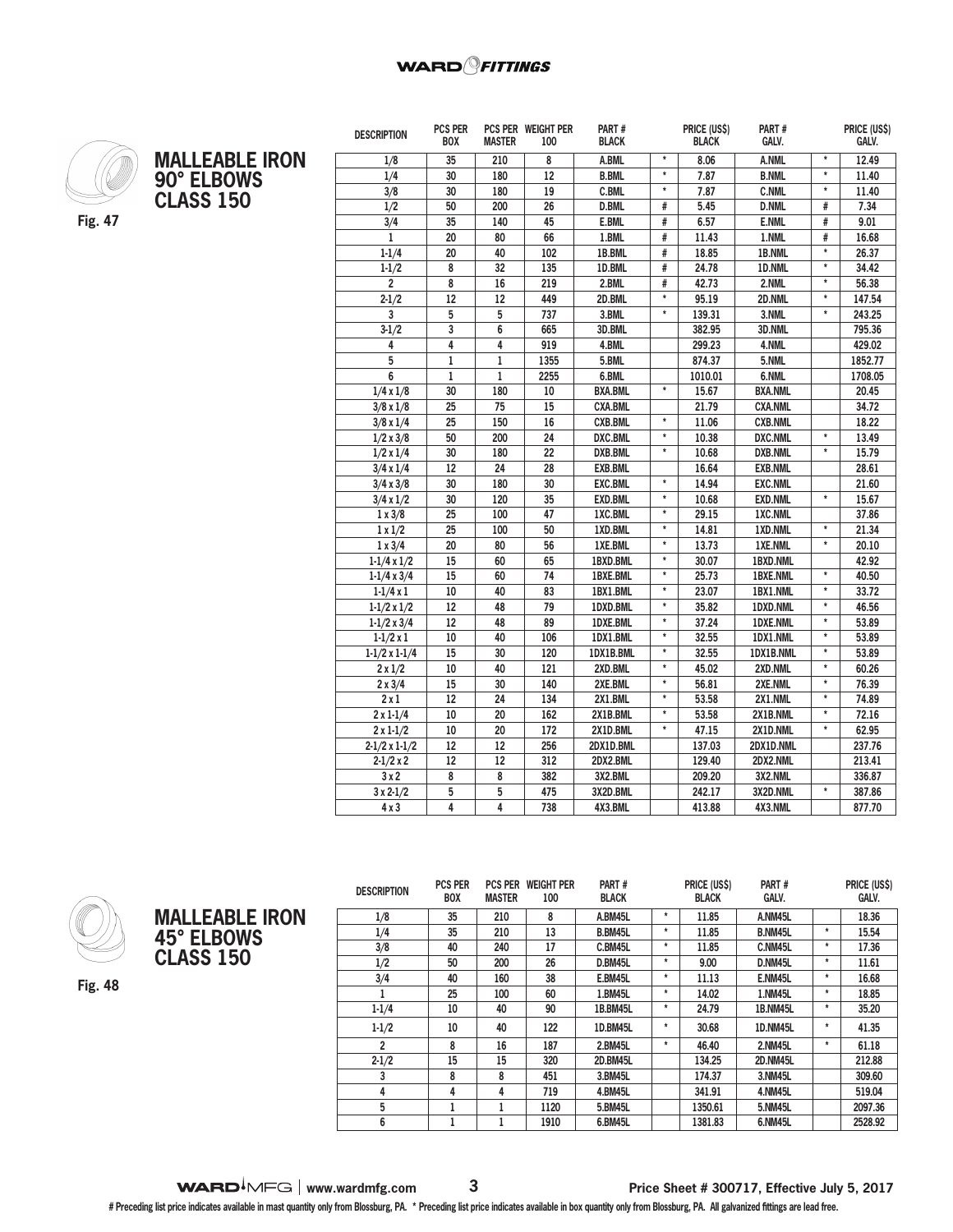#### **WARD** *FITTINGS*



| <b>MALLEABLE IRON</b> |
|-----------------------|
| 90° STREET ELLS       |
| <b>CLASS 150</b>      |

**Fig. 50**

| <b>DESCRIPTION</b>   | <b>PCS PER</b><br><b>BOX</b> | <b>MASTER</b> | PCS PER WEIGHT PER<br>100 | PART#<br><b>BLACK</b> |         | PRICE (US\$)<br><b>BLACK</b> | PART#<br><b>GALV.</b> |          | PRICE (US\$)<br><b>GALV.</b> |
|----------------------|------------------------------|---------------|---------------------------|-----------------------|---------|------------------------------|-----------------------|----------|------------------------------|
| 1/8                  | 40                           | 240           | 8                         | A.BMSL                | $^\ast$ | 11.62                        | <b>A.NMSL</b>         | $^\ast$  | 16.30                        |
| 1/4                  | 30                           | 180           | 11                        | <b>B.BMSL</b>         | *       | 11.62                        | <b>B.NMSL</b>         | $\star$  | 15.78                        |
| 3/8                  | 30                           | 180           | 18                        | <b>C.BMSL</b>         | $\star$ | 11.62                        | <b>C.NMSL</b>         | $^\star$ | 15.78                        |
| 1/2                  | 50                           | 200           | 27                        | <b>D.BMSL</b>         | #       | 11.27                        | <b>D.NMSL</b>         | $\star$  | 16.12                        |
| 3/4                  | 35                           | 140           | 43                        | <b>E.BMSL</b>         | #       | 11.27                        | <b>E.NMSL</b>         | $^\star$ | 16.12                        |
| 1                    | 20                           | 80            | 60                        | 1.BMSL                | #       | 15.96                        | 1.NMSL                | $\star$  | 21.56                        |
| $1 - 1/4$            | 15                           | 30            | 106                       | <b>1B.BMSL</b>        | $\star$ | 24.79                        | <b>1B.NMSL</b>        | $^\star$ | 36.20                        |
| $1 - 1/2$            | 12                           | 24            | 143                       | <b>1D.BMSL</b>        | *       | 33.18                        | <b>1D.NMSL</b>        | $^\star$ | 45.45                        |
| 2                    | 8                            | 16            | 236                       | 2.BMSL                | $\star$ | 53.92                        | 2.NMSL                | $\star$  | 76.63                        |
| $2 - 1/2$            | 8                            | 8             | 358                       | 2D.BMSL               |         | 136.69                       | 2D.NMSL               |          | 221.68                       |
| 3                    | 8                            | 8             | 705                       | 3.BMSL                |         | 208.64                       | 3.NMSL                |          | 322.61                       |
| 4                    | $\mathbf{1}$                 | 1             | 1065                      | 4.BMSL                |         | 391.79                       | 4.NMSL                |          | 630.89                       |
| $1/2 \times 3/8$     | 35                           | 280           | 22                        | <b>DXC.BMSL</b>       |         | 16.68                        | <b>DXC.NMSL</b>       |          | 26.15                        |
| $3/4 \times 1/2$     | 25                           | 100           | 36                        | <b>EXD.BMSL</b>       |         | 24.90                        | <b>EXD.NMSL</b>       |          | 33.90                        |
| $1 \times 3/4$       | 25                           | 100           | 56                        | <b>1XE.BMSL</b>       | #       | 23.40                        | <b>1XE.NMSL</b>       | #        | 41.35                        |
| $1 - 1/4x3/4$        | 15                           | 60            | 75                        | <b>1BXE.BMSL</b>      |         | 64.31                        | <b>1BXE.NMSL</b>      |          | 82.36                        |
| $1 - 1/4x1$          | 15                           | 30            | 101                       | 1BX1.BMSL             |         | 33.68                        | 1BX1.NMSL             |          | 59.14                        |
| $1 - 1/2x1$          | 15                           | 30            | 134                       | 1DX1.BMSL             |         | 49.46                        | <b>1DX1.NMSL</b>      |          | 70.68                        |
| $1-1/2 \times 1-1/4$ | 16                           | 32            | 140                       | 1DX1B.BMSL            | *       | 60.26                        | 1DX1B.NMSL            |          | 73.97                        |
| $2x1-1/2$            | 12                           | 24            | 19                        | 2X1D.BMSL             |         | 86.31                        | 2X1D.NMSL             |          | 125.66                       |





| <b>DESCRIPTION</b> | PCS PER<br><b>BOX</b> | <b>MASTER</b> | PCS PER WEIGHT PER<br>100 | PARI#<br><b>BLACK</b> |        | PRICE (USS)<br><b>BLACK</b> | PARI#<br><b>GALV.</b> |        | <b>PRICE (USS)</b><br><b>GALV.</b> |
|--------------------|-----------------------|---------------|---------------------------|-----------------------|--------|-----------------------------|-----------------------|--------|------------------------------------|
| 1/8                | 30                    | 180           |                           | A.BMS45L              | ÷      | 18.29                       | A.NMS45L              |        | 23.74                              |
| 1/4                | 25                    | 150           | 10                        | <b>B.BMS45L</b>       |        | 15.19                       | <b>B.NMS45L</b>       |        | 21.93                              |
| 3/8                | 30                    | 180           | 15                        | C.BMS45L              | ÷      | 15.41                       | C.NMS45L              | ÷      | 23.40                              |
| 1/2                | 50                    | 200           | 21                        | D.BMS45L              | $\ast$ | 12.58                       | D.NMS45L              | *      | 17.73                              |
| 3/4                | 40                    | 160           | 32                        | E.BMS45L              | $\ast$ | 19.00                       | E.NMS45L              | ÷      | 28.13                              |
|                    | 25                    | 100           | 55                        | 1.BMS45L              | $\ast$ | 22.13                       | <b>1.NMS45L</b>       | *      | 36.06                              |
| $1 - 1/4$          | 25                    | 50            | 86                        | 1B.BMS45L             | $\ast$ | 38.26                       | 1B.NMS45L             | $\ast$ | 54.10                              |
| $1 - 1/2$          | 15                    | 30            | 109                       | 1D.BMS45L             | $\ast$ | 49.33                       | 1D.NMS45L             | $\ast$ | 65.52                              |
|                    | 10                    | 20            | 170                       | 2.BMS45L              | $\ast$ | 82.97                       | 2.NMS45L              | $\ast$ | 107.90                             |

 $\sim$   $\sim$   $\sim$   $\sim$   $\sim$   $\sim$ 



**MALLEABLE IRON TEES CLASS 150**

**Fig. 52**

| <b>DESCRIPTION</b>          | <b>PCS PER</b> |               | <b>PCS PER WEIGHT PER</b> | Part#            |          | <b>PRICE (USS)</b> | Part #           |         | <b>PRICE (USS)</b> |
|-----------------------------|----------------|---------------|---------------------------|------------------|----------|--------------------|------------------|---------|--------------------|
|                             | <b>BOX</b>     | <b>MASTER</b> | 100                       | <b>BLACK</b>     |          | <b>BLACK</b>       | <b>GALV.</b>     |         | <b>GALV.</b>       |
| 1/8                         | 35             | 210           | 13                        | A.BMT            | $^\star$ | 12.14              | A.NMT            | *       | 17.65              |
| 1/4                         | 35             | 210           | 17                        | <b>B.BMT</b>     | $\star$  | 11.43              | <b>B.NMT</b>     | $\star$ | 14.86              |
| 3/8                         | 30             | 180           | 26                        | <b>C.BMT</b>     | $^\star$ | 11.43              | <b>C.NMT</b>     | $\star$ | 14.86              |
| 1/2                         | 30             | 120           | 37                        | <b>D.BMT</b>     | #        | 7.29               | <b>D.NMT</b>     | #       | 9.51               |
| 3/4                         | 20             | 80            | 60                        | <b>E.BMT</b>     | #        | 10.46              | <b>E.NMT</b>     | #       | 15.67              |
| 1                           | 12             | 48            | 91                        | 1.BMT            | #        | 17.91              | 1.NMT            | $\star$ | 25.32              |
| $1 - 1/4$                   | 15             | 30            | 138                       | 1B.BMT           | $\star$  | 29.01              | 1B.NMT           | $\star$ | 40.21              |
| $1 - 1/2$                   | 10             | 20            | 184                       | 1D.BMT           | $\star$  | 36.07              | 1D.NMT           | $\star$ | 49.98              |
| 2                           | 15             | 15            | 312                       | 2.BMT            | $^\star$ | 61.48              | 2.NMT            | *       | 81.23              |
| $2 - 1/2$                   | 8              | 8             | 494                       | 2D.BMT           |          | 132.56             | 2D.NMT           |         | 228.68             |
| 3                           | 6              | 6             | 722                       | 3.BMT            |          | 195.27             | 3.NMT            |         | 268.18             |
| $3-1/2$                     | $\mathbf{1}$   | 4             | 900                       | 3D.BMT           |          | 452.12             | 3D.NMT           |         | 643.80             |
| 4                           | 3              | 3             | 1215                      | 4.BMT            |          | 471.94             | 4.NMT            |         | 634.40             |
| 6                           | 1              | 1             | 2250                      | 6.BMT            |          | 1534.84            | 6.NMT            |         | 2261.86            |
| $1/8 \times 1/8 \times 1/4$ | 25             | 50            | 12                        | AXB.BMT          |          | 22.60              | <b>AXB.NMT</b>   |         | 45.12              |
| $1/4 \times 1/4 \times 1/8$ | 25             | 50            | 13                        | <b>BXA.BMT</b>   |          | 23.65              | <b>BXA.NMT</b>   |         | 33.21              |
| $1/4 \times 1/4 \times 3/8$ | 15             | 30            | 19                        | <b>BXC.BMT</b>   |          | 25.59              | <b>BXC.NMT</b>   |         | 45.52              |
| $3/8 \times 1/4 \times 1/4$ | 15             | 30            | 19                        | <b>CXBXB.BMT</b> |          | 27.68              | <b>CXBXB.NMT</b> |         | 39.75              |
| $3/8 \times 3/8 \times 1/4$ | 15             | 30            | 21                        | <b>CXB.BMT</b>   |          | 17.98              | <b>CXB.NMT</b>   |         | 25.97              |
| $3/4 \times 3/8 \times 3/8$ | 35             | 140           | 36                        | <b>EXCXC.BMT</b> |          | 66.04              |                  |         |                    |
| $3/8 \times 3/8 \times 1/2$ | 30             | 180           | 34                        | <b>CXD.BMT</b>   | $^\star$ | 16.97              | <b>CXD.NMT</b>   |         | 22.51              |
| $1/2 \times 1/4 \times 1/2$ | 35             | 140           | 32                        | <b>DXBXD.BMT</b> |          | 13.04              | <b>DXBXD.NMT</b> |         | 21.61              |
| $1/2 \times 3/8 \times 3/8$ | 35             | 140           | 32                        | <b>DXCXC.BMT</b> | $\star$  | 19.41              | <b>DXCXC.NMT</b> | *       | 25.95              |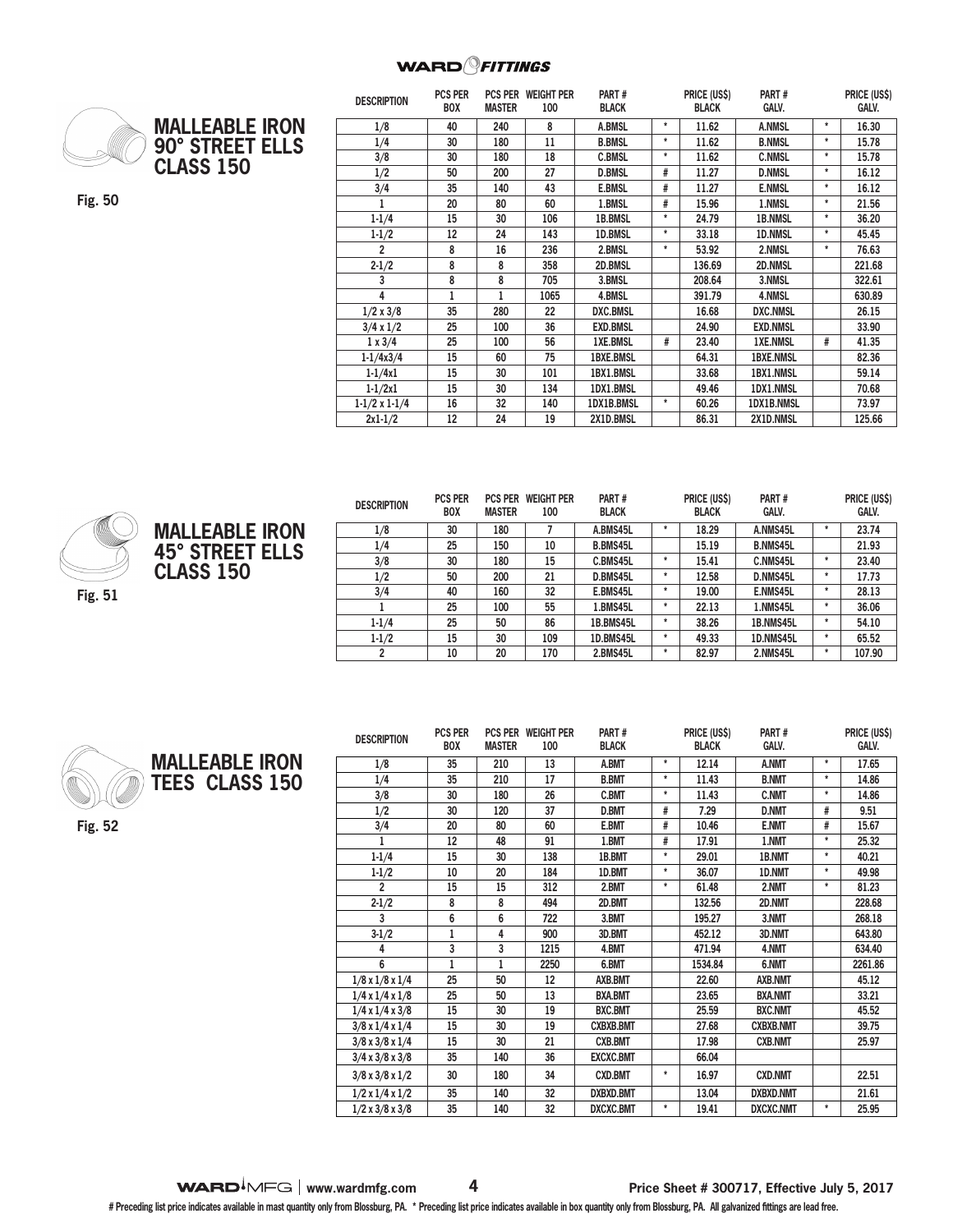**PCS PER WEIGHT PER** 

**PART #**

**PRICE (US\$)** 

**PART #**

**PRICE (US\$)** 

**DESCRIPTION** 



**MALLEABLE IRON TEES CLASS 150 (continued)**

| <b>DESCRIPTION</b>                                     | <b>BOX</b> | <b>MASTER</b> | 100      | <b>BLACK</b>              |               | <b>BLACK</b>   | GALV.                     |                    | galv.          |
|--------------------------------------------------------|------------|---------------|----------|---------------------------|---------------|----------------|---------------------------|--------------------|----------------|
| $1/2 \times 3/8 \times 1/2$                            | 35         | 140           | 36       | <b>DXCXD.BMT</b>          | $^\star$      | 19.41          | <b>DXCXD.NMT</b>          |                    | 28.72          |
| $1/2 \times 1/2 \times 1/4$                            | 25         | 100           | 29       | <b>DXB.BMT</b>            | $\star$       | 12.40          | <b>DXB.NMT</b>            | $\star$            | 18.22          |
| $1/2 \times 1/2 \times 3/8$                            | 35         | 140           | 36       | <b>DXC.BMT</b>            | $\star$       | 15.92          | <b>DXC.NMT</b>            |                    | 22.09          |
| $1/2 \times 1/2 \times 3/4$                            | 30         | 120           | 46       | <b>DXE.BMT</b>            | $\pmb{\ast}$  | 18.68          | <b>DXE.NMT</b>            | $\pmb{\star}$      | 26.04          |
| $1/2 \times 1/2 \times 1$                              | 25         | 100           | 57       | DX1.BMT                   |               | 30.54<br>24.79 | DX1.NMT                   |                    | 43.76          |
| $3/4 \times 1/4 \times 3/4$                            | 30         | 120           | 48       | <b>EXBXE.BMT</b>          |               |                | <b>EXBXE.NMT</b>          |                    | 33.97          |
| $3/4 \times 3/8 \times 3/4$                            | 25         | 100           | 53       | <b>EXCXE.BMT</b>          | $\star$       |                |                           |                    |                |
| $3/4 \times 1/2 \times 1/2$                            | 30         | 120           | 45       | <b>EXDXD.BMT</b>          | $\pmb{\star}$ | 16.62          | <b>EXDXD.NMT</b>          | $^\star$           | 26.04          |
| $3/4 \times 1/2 \times 3/4$                            | 20         | 80            | 54       | <b>EXDXE.BMT</b>          | $\pmb{\star}$ | 18.68          | <b>EXDXE.NMT</b>          | $\star$            | 24.87          |
| $3/4 \times 3/4 \times 1/4$                            | 30         | 120           | 43       | <b>EXB.BMT</b>            |               | 17.98          | <b>EXB.NMT</b>            |                    | 23.27          |
| $3/4 \times 3/4 \times 3/8$                            | 30         | 120           | 49       | <b>EXC.BMT</b>            | $\pmb{\ast}$  | 19.86          | <b>EXC.NMT</b>            |                    | 23.43          |
| $3/4 \times 3/4 \times 1/2$                            | 25         | 100           | 52       | <b>EXD.BMT</b>            | $\star$       | 16.18          | <b>EXD.NMT</b>            | $\star$<br>$\star$ | 21.78          |
| $3/4 \times 3/4 \times 1$                              | 15         | 60            | 73       | EX1.BMT                   | $\pmb{\star}$ | 24.65          | EX1.NMT                   |                    | 37.50          |
| $3/4 \times 3/4 \times 1 - 1/4$                        | 10         | 40            | 88       | <b>EX1B.BMT</b>           | $\star$       | 52.24          | <b>EX1B.NMT</b>           |                    | 65.75          |
| $1 \times 1/4 \times 1$                                | 15         | 60            | 73       | 1XBX1.BMT                 | $\pmb{\ast}$  | 23.71          | 1XBX1.NMT                 |                    | 39.59          |
| $1 \times 1/2 \times 1/2$                              | 20         | 80            | 54       | 1XDXD.BMT                 | $\star$       | 23.26          | <b>1XDXD.NMT</b>          |                    | 38.21          |
| $1 \times 1/2 \times 3/4$                              | 20         | 80            | 65       | 1XDXE.BMT                 | $^\star$      | 27.74          | <b>1XDXE.NMT</b>          |                    | 39.02          |
| $1 \times 1/2 \times 1$                                | 15         | 60            | 76       | 1XDX1.BMT                 | $\pmb{\star}$ | 23.26          | 1XDX1.NMT                 | $\pmb{\star}$      | 38.21          |
| $1 \times 3/4 \times 1/2$                              | 20         | 40            | 68       | 1XEXD.BMT                 | $\pmb{\star}$ | 23.38          | <b>1XEXD.NMT</b>          | $\star$            | 38.21          |
| $1 \times 3/4 \times 3/4$                              | 20<br>20   | 40<br>40      | 71<br>82 | <b>1XEXE.BMT</b>          | $^\star$      | 21.60<br>23.71 | <b>1XEXE.NMT</b>          | $\pmb{\star}$      | 36.87<br>38.21 |
| $1 \times 3/4 \times 1$                                | 20         | 80            | 66       | 1XEX1.BMT                 | $\star$       |                | 1XEX1.NMT                 |                    |                |
| $1 \times 1 \times 3/8$                                | 20         | 80            | 63       | 1XC.BMT<br>1XB.BMT        |               | 28.70<br>25.85 | <b>1XC.NMT</b>            |                    | 39.02<br>42.56 |
| $1 \times 1 \times 1/4$<br>$1 \times 1 \times 1/2$     | 15         | 60            | 71       | 1XD.BMT                   | $\pmb{\ast}$  | 20.42          | 1XB.NMT<br><b>1XD.NMT</b> | $\pmb{\star}$      | 30.59          |
|                                                        | 25         | 50            | 79       | 1XE.BMT                   | $\pmb{\star}$ | 20.42          | 1XE.NMT                   | $\star$            | 30.59          |
| $1 \times 1 \times 3/4$<br>$1 \times 1 \times 1 - 1/4$ | 15         | 30            | 123      | 1X1B.BMT                  | $\star$       | 45.20          | 1X1B.NMT                  |                    | 61.83          |
| $1 \times 1 \times 1 - 1/2$                            | 8          | 16            | 123      | 1X1D.BMT                  |               | 74.09          | 1X1D.NMT                  |                    | 115.06         |
| 1x1x2                                                  | 12         | 24            | 170      | 1X2.BMT                   |               | 95.29          | 1X2.NMT                   |                    | 119.49         |
| $1-1/4 \times 1/2 \times 1$                            | 10         | 40            | 94       | 1BXDX1.BMT                |               | 50.58          | 1BXDX1.NMT                |                    | 74.92          |
| $1-1/4 \times 1/2 \times 1-1/4$                        | 10         | 40            | 119      | 1BXDX1B.BMT               | $\pmb{\star}$ | 43.33          | 1BXDX1B.NMT               |                    | 60.13          |
| $1-1/4 \times 3/4 \times 3/4$                          | 10         | 40            | 89       | <b>1BXEXE.BMT</b>         | $\pmb{\star}$ | 43.33          | <b>1BXEXE.NMT</b>         |                    | 65.42          |
| $1-1/4 \times 3/4 \times 1$                            | 10         | 40            | 119      | 1BXEX1.BMT                | $\star$       | 40.12          | 1BXEX1.NMT                |                    | 62.20          |
| $1-1/4 \times 3/4 \times 1-1/4$                        | 15         | 30            | 125      | 1BXEX1B.BMT               | $\pmb{\star}$ | 39.27          | <b>1BXEX1B.NMT</b>        |                    | 56.40          |
| $1-1/4 \times 1 \times 1/2$                            | 15         | 60            | 86       | 1BX1XD.BMT                | $\star$       | 47.18          | 1BX1XD.NMT                |                    | 63.89          |
| $1-1/4 \times 1 \times 3/4$                            | 15         | 30            | 98       | <b>1BX1XE.BMT</b>         |               | 38.10          | <b>1BX1XE.NMT</b>         | $\star$            | 60.13          |
| $1 - 1/4 x 1 x 1$                                      | 15         | 30            | 109      | 1BX1X1.BMT                | $\pmb{\star}$ | 38.10          | 1BX1X1.NMT                | $\star$            | 57.57          |
| $1-1/4 \times 1 \times 1-1/4$                          | 15         | 30            | 123      | 1BX1X1B.BMT               | $\star$       | 45.75          | 1BX1X1B.NMT               |                    | 60.88          |
| $1-1/4 \times 1-1/4 \times 3/8$                        | 10         | 40            | 85       | 1BXC.BMT                  |               | 50.58          | <b>1BXC.NMT</b>           |                    | 79.84          |
| $1-1/4 \times 1-1/4 \times 1/2$                        | 15         | 30            | 99       | 1BXD.BMT                  | $\pmb{\star}$ | 37.22          | 1BXD.NMT                  | $\pmb{\star}$      | 50.15          |
| $1-1/4 \times 1-1/4 \times 3/4$                        | 12         | 24            | 109      | 1BXE.BMT                  | $\pmb{\star}$ | 32.63          | <b>1BXE.NMT</b>           | $\star$            | 47.45          |
| $1-1/4 \times 1-1/4 \times 1$                          | 14         | 28            | 116      | 1BX1.BMT                  | $\pmb{\star}$ | 35.36          | 1BX1.NMT                  | $\pmb{\star}$      | 47.45          |
| $1-1/4 \times 1-1/4 \times 1-1/2$                      | 10         | 20            | 153      | 1BX1D.BMT                 | $\star$       | 57.00          | 1BX1D.NMT                 |                    | 84.50          |
| $1-1/4 \times 1-1/4 \times 2$                          | 12         | 24            | 183      | 1BX2.BMT                  |               | 95.29          | 1BX2.NMT                  |                    | 119.49         |
| $1-1/2 \times 1/2 \times 1-1/2$                        | 10         | 20            | 154      | 1DXDX1D.BMT               | $\pmb{\ast}$  | 51.79          | 1DXDX1D.NMT               |                    | 82.69          |
| $1-1/2 \times 3/4 \times 3/4$                          | 10         | 40            | 108      | <b>1DXEXE.BMT</b>         | $\pmb{\ast}$  | 86.81          | <b>1DXEXE.NMT</b>         |                    | 110.06         |
| $1-1/2 \times 3/4 \times 1-1/2$                        | 10         | 20            | 153      | 1DXEX1D.BMT               | $\star$       | 51.79          | <b>1DXEX1D.NMT</b>        |                    | 75.41          |
| $1-1/2 \times 1 \times 1$                              | 10         | 20            | 135      | 1DX1X1.BMT                | $\pmb{\ast}$  | 51.79          | 1DX1X1.NMT                |                    | 75.41          |
| $1-1/2 \times 1 \times 1-1/4$                          | 15         | 30            | 142      | 1DX1X1B.BMT               |               | 67.10          | 1DX1X1B.NMT               |                    | 92.76          |
| $1-1/2 \times 1 \times 1-1/2$                          | 10         | 20            | 155      | 1DX1X1D.BMT               | $\pmb{\star}$ | 51.79          | 1DX1X1D.NMT               | $^\star$           | 75.41          |
| $1-1/2 \times 1-1/4 \times 1/2$                        | 10         | 20            | 111      | 1DX1BXD.BMT               |               | 57.00          | 1DX1BXD.NMT               |                    | 86.97          |
| $1-1/2 \times 1-1/4 \times 3/4$                        | 10         | 20            | 135      | 1DX1BXE.BMT               | $\pmb{\ast}$  | 51.79          | 1DX1BXE.NMT               | $^\star$           | 75.41          |
| $1-1/2 \times 1-1/4 \times 1$                          | 8          | 16            | 151      | 1DX1BX1.BMT               | $\star$       | 44.46          | 1DX1BX1.NMT               | $\pmb{\star}$      | 71.24          |
| $1-1/2 \times 1-1/4 \times 1-1/4$                      | 10         | 20            | 163      | 1DX1BX1B.BMT              | $^\star$      | 69.47          | 1DX1BX1B.NMT              |                    | 104.52         |
| $1-1/2 \times 1-1/4 \times 1-1/2$                      | 10         | 20            | 180      | 1DX1BX1D.BMT              | $\pmb{\star}$ | 78.09          | 1DX1BX1D.NMT              |                    | 104.52         |
| $1-1/2 \times 1-1/2 \times 1/2$                        | 8          | 32            | 121      | 1DXD.BMT                  | $\pmb{\star}$ | 43.60          | 1DXD.NMT                  | $\star$            | 61.95          |
| $1-1/2 \times 1-1/2 \times 3/4$                        | 10         | 20            | 132      | 1DXE.BMT                  | $\pmb{\ast}$  | 41.18          | 1DXE.NMT                  | $\pmb{\ast}$       | 58.62          |
| $1-1/2 \times 1-1/2 \times 1$                          | 10         | 20            | 149      | 1DX1.BMT                  | $\pmb{\star}$ | 41.18          | 1DX1.NMT                  | $\pmb{\star}$      | 58.62          |
| 1-1/2 x 1-1/2 x 1-1/4                                  | 8          | 16            | 167      | 1DX1B.BMT                 | $^\star$      | 50.93          | 1DX1B.NMT                 | $^\star$           | 73.39          |
| $1-1/2 \times 1-1/2 \times 2$                          | 8          | 16            | 220      | 1DX2.BMT                  | $\pmb{\ast}$  | 91.80          | 1DX2.NMT                  | $\pmb{\star}$      | 115.29         |
| $2 \times 1/2 \times 2$                                | 8          | 16            | 230      | 2XDX2.BMT                 | $\star$       | 80.74          | 2XDX2.NMT                 |                    | 106.59         |
| $2 \times 3/4 \times 2$                                | 8          | 16            | 229      | $\pmb{\ast}$<br>2XEX2.BMT |               | 79.35          | 2XEX2.NMT                 | $\pmb{\ast}$       | 104.56         |
| 2x1x1                                                  | 8          | 16            | 164      | $\star$<br>2X1X1.BMT      |               | 91.90          | <b>2X1X1.NMT</b>          |                    | 104.76         |
| 2x1x2                                                  | 8          | 16            | 231      | $\pmb{\ast}$<br>2X1X2.BMT |               | 80.74          | <b>2X1X2.NMT</b>          | *                  | 106.59         |
| $2 \times 1 - 1/4 \times 1 - 1/4$                      | 8          | 16            | 197      | $^\star$<br>2X1BX1B.BMT   |               | 80.74          | 2X1BX1B.NMT               |                    | 106.59         |
| $2 \times 1 - 1/4 \times 1 - 1/2$                      | 10         | 20            | 195      | 2X1BX1D.BMT               |               | 102.99         | 2X1BX1D.NMT               |                    | 157.87         |
| $2 \times 1 - 1/4 \times 2$                            | 8          | 16            | 267      | 2X1BX2.BMT                | $\pmb{\ast}$  | 86.73          | 2X1BX2.NMT                | $^\star$           | 123.10         |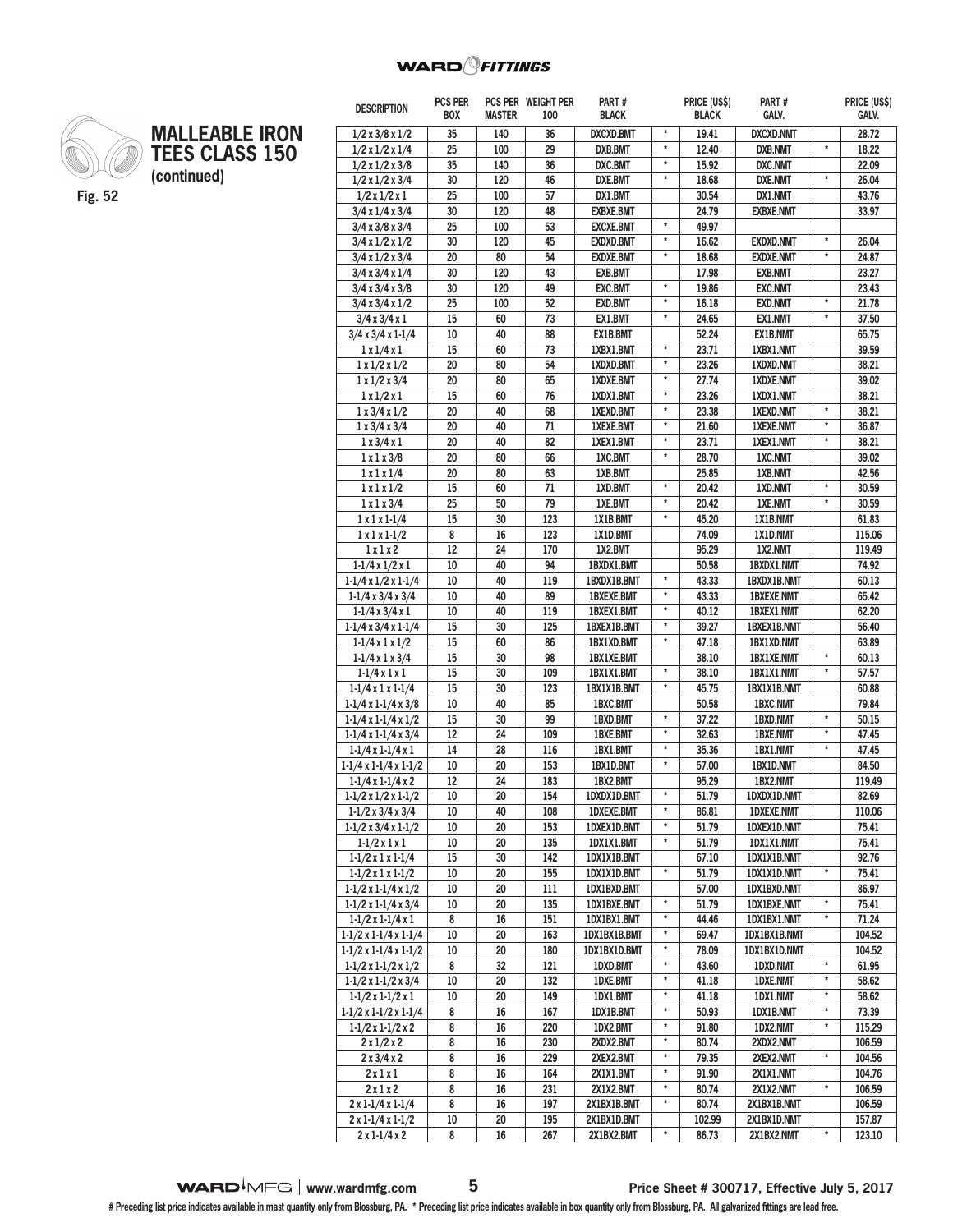

**MALLEABLE IRON TEES CLASS 150 (continued)**

| <b>DESCRIPTION</b>                | PUS PER<br><b>BOX</b> | <b>MASTER</b> | PUS PER WEIGHT PER<br>100 | <b>PARI#</b><br><b>BLACK</b>   | <b>PRICE (USS)</b><br><b>PARI#</b><br>GALV.<br><b>BLACK</b> |        |              | <b>PRICE (USS)</b><br>GALV. |         |
|-----------------------------------|-----------------------|---------------|---------------------------|--------------------------------|-------------------------------------------------------------|--------|--------------|-----------------------------|---------|
| $2 \times 1 - 1/2 \times 1$       | 8                     | 16            | 194                       | 2X1DX1.BMT                     | $\star$                                                     | 79.35  | 2X1DX1.NMT   | $\star$                     | 100.68  |
| $2 \times 1 - 1/2 \times 1 - 1/4$ | 8                     | 16            | 208                       | 2X1DX1B.BMT                    | $\star$                                                     | 80.89  | 2X1DX1B.NMT  |                             | 106.59  |
| $2 \times 1 - 1/2 \times 1 - 1/2$ | 8                     | 16            | 224                       | 2X1DX1D.BMT                    | $\star$                                                     | 79.35  | 2X1DX1D.NMT  |                             | 104.56  |
| $2 \times 1 - 1/2 \times 2$       | 6                     | 12            | 259                       | 2X1DX2.BMT                     | $\star$                                                     | 87.39  | 2X1DX2.NMT   | $\star$                     | 106.59  |
| $2 \times 2 \times 1/2$           | 10                    | 20            | 172                       | 2XD.BMT                        | $\star$                                                     | 65.76  | 2XD.NMT      | $\star$                     | 95.35   |
| $2 \times 2 \times 3/4$           | 10                    | 20            | 181                       | 2XE.BMT                        | $\star$                                                     | 64.54  | 2XE.NMT      | $\star$                     | 85.57   |
| 2x2x1                             | 10                    | 20            | 198                       | 2X1.BMT                        | $\star$                                                     | 64.54  | 2X1.NMT      | $\star$                     | 83.97   |
| $2 \times 2 \times 1 - 1/4$       | 8                     | 16            | 229                       | 2X1B.BMT                       | $\star$                                                     | 69.47  | 2X1B.NMT     | $\star$                     | 100.75  |
| $2 \times 2 \times 1 - 1/2$       | 8                     | 16            | 247                       | 2X1D.BMT                       | $\star$                                                     | 69.47  | 2X1D.NMT     | $\star$                     | 100.75  |
| $2 \times 2 \times 2 - 1/2$       | 6                     | 12            | 340                       | 2X2D.BMT                       |                                                             | 206.53 | 2X2D.NMT     |                             | 356.96  |
| $2-1/2 \times 1-1/2 \times 2$     | 6                     | 12            | 343                       | 2DX1DX2.BMT                    |                                                             | 272.23 | 2DX1DX2.NMT  |                             | 419.03  |
| $2-1/2 \times 1-1/2 \times 2-1/2$ | 6                     | 12            | 390                       | 2DX1DX2D.BMT                   |                                                             | 206.53 | 2DX1DX2D.NMT |                             | 419.03  |
| $2-1/2 \times 2 \times 2$         | 6                     | 12            | 349                       | 2DX2X2.BMT                     |                                                             | 199.03 | 2DX2X2.NMT   |                             | 322.44  |
| $2-1/2 \times 2 \times 2-1/2$     | 4                     | 8             | 410                       | 2DX2X2D.BMT                    |                                                             | 207.13 | 2DX2X2D.NMT  |                             | 356.96  |
| $2-1/2 \times 2-1/2 \times 3/4$   | 6                     | 12            | 303                       | 2DXE.BMT                       |                                                             | 193.66 | 2DXE.NMT     |                             | 313.56  |
| $2-1/2 \times 2-1/2 \times 1$     | 6                     | 12            | 321                       | 2DX1.BMT                       |                                                             | 201.08 | 2DX1.NMT     |                             | 302.25  |
| $2-1/2 \times 2-1/2 \times 1-1/4$ | 6                     | 12            | 340                       | 2DX1B.BMT                      |                                                             | 201.08 | 2DX1B.NMT    |                             | 313.56  |
| $2-1/2 \times 2-1/2 \times 1-1/2$ | 6                     | 12            | 368                       | 2DX1D.BMT                      |                                                             | 201.08 | 2DX1D.NMT    |                             | 315.40  |
| $2-1/2 \times 2-1/2 \times 2$     | 12                    | 12            | 410                       | 2DX2.BMT                       |                                                             | 172.45 | 2DX2.NMT     |                             | 283.26  |
| $2-1/2 \times 2-1/2 \times 3$     | 4                     | 8             | 582                       | 2DX3.BMT                       |                                                             | 364.19 | 2DX3.NMT     |                             | 569.12  |
| 3x2x2                             | 8                     | 8             | 415                       | 3X2X2.BMT                      |                                                             | 243.67 | 3X2X2.NMT    |                             | 392.00  |
| 3x2x3                             | 6                     | 6             | 611                       | 3X2X3.BMT                      |                                                             | 276.61 | 3X2X3.NMT    |                             | 484.81  |
| $3 \times 2 - 1/2 \times 2$       | 4                     | 8             | 483                       | 3X2DX2.BMT                     |                                                             | 364.19 | 3X2DX2.NMT   |                             | 569.12  |
| $3 \times 2 - 1/2 \times 2 - 1/2$ | 4                     | 8             | 575                       | 3X2DX2D.BMT                    |                                                             | 364.19 | 3X2DX2D.NMT  |                             | 569.12  |
| 3x3x3/4                           | 8                     | 8             | 416                       | 3XE.BMT                        |                                                             | 234.82 | 3XE.NMT      |                             | 517.11  |
| 3x3x1                             | 8                     | 8             | 436                       | 3X1.BMT                        |                                                             | 231.44 | 3X1.NMT      |                             | 370.65  |
| $3x3x1-1/4$                       | 8                     | 8             | 465                       | 3X1B.BMT                       |                                                             | 243.84 | 3X1B.NMT     |                             | 392.00  |
| $3 \times 3 \times 1 - 1/2$       | 8                     | 8             | 512                       | 3X1D.BMT                       |                                                             | 239.45 | 3X1D.NMT     |                             | 384.52  |
| 3x3x2                             | 8                     | 8             | 543                       | 3X2.BMT                        |                                                             | 230.33 | 3X2.NMT      |                             | 370.65  |
| $3 \times 3 \times 2 - 1/2$       | 8                     | 8             | 601                       | 3X2D.BMT                       |                                                             | 273.61 | 3X2D.NMT     |                             | 431.71  |
| $4 \times 1 - 1/2$                | 3                     | 3             | 720                       | 4X1D.BMT<br>558.58<br>4X1D.NMT |                                                             |        | 878.70       |                             |         |
| 4x2                               | 3                     | 3             | 822                       | 4X2.BMT                        | 543.19<br>4X2.NMT                                           |        |              | 824.99                      |         |
| $4 \times 2 - 1/2$                | 4                     | 4             | 915                       | 4X2D.BMT                       |                                                             | 626.28 | 4X2D.NMT     |                             | 1138.24 |
| 4x3x4                             | 4                     | 4             | 1030                      | 4X3X4.BMT                      |                                                             | 734.83 | 4X3X4.NMT    |                             | 1136.33 |
| 4x4x3                             | 3                     | 3             | 1031                      | 4X3.BMT                        |                                                             | 558.58 | 4X3.NMT      |                             | 1031.50 |

**PART #**

**PRICE (US\$)** 

**PART #**

**PRICE (US\$)** 



| <b>DESCRIPTION</b>            | <b>PCS PER</b><br><b>BOX</b> | <b>PCS PER</b><br><b>MASTER</b> | <b>WEIGHT PER</b><br>100 | PART#<br><b>BLACK</b> |         | PRICE (US\$)<br><b>BLACK</b> | PART#<br><b>GALV.</b> |   | PRICE (US\$)<br><b>GALV.</b> |
|-------------------------------|------------------------------|---------------------------------|--------------------------|-----------------------|---------|------------------------------|-----------------------|---|------------------------------|
| 1/4                           | 25                           | 50                              | 15                       | <b>B.BMST</b>         |         | 23.40                        | <b>B.NMST</b>         |   | 33.58                        |
| 3/8                           | 12                           | 24                              | 25                       | <b>C.BMST</b>         |         | 26.09                        | <b>C.NMST</b>         |   | 37.57                        |
| 1/2                           | 15                           | 120                             | 35                       | <b>D.BMST</b>         |         | 21.55                        | <b>D.NMST</b>         |   | 35.57                        |
| 3/4                           | 20                           | 80                              | 58                       | <b>E.BMST</b>         | ×       | 26.65                        | <b>E.NMST</b>         | ÷ | 34.09                        |
|                               | 12                           | 24                              | 98                       | 1.BMST                | $\star$ | 35.22                        | 1.NMST                | ÷ | 53.91                        |
| $1 - 1/4$                     | 10                           | 20                              | 162                      | 1B.BMST               | $\star$ | 58.16                        | <b>1B.NMST</b>        | ÷ | 89.91                        |
| $1-1/4 \times 1 \times 1-1/4$ | 8                            | 16                              | 128                      | 1BX1X1B.BMST          |         | 85.16                        | <b>1BX1X1B.NMST</b>   |   | 128.76                       |
| $1 - 1/2$                     | 12                           | 24                              | 197                      | <b>1D.BMST</b>        |         | 90.68                        | <b>1D.NMST</b>        |   | 137.06                       |
| 2                             | 6                            | 12                              | 316                      | 2.BMST                |         | 166.98                       | 2.NMST                |   | 262.39                       |

**3 4 4 834 3.BMCR 401.37 3.NMCR 647.26 4 1 1 1290 4.BMCR 879.16 4.NMCR 1593.88**



**DESCRIPTION PCS PER BOX PCS PER WEIGHT PER MASTER 100 PART # BLACK PRICE (US\$) BLACK 1/8 25 50 13 A.BMCR 33.32 A.NMCR 54.43 1/4 15 90 20 B.BMCR 26.54 B.NMCR 43.44 3/8 20 160 28 C.BMCR 27.49 C.NMCR 45.10 1/2 30 120 45 D.BMCR \* 27.56 D.NMCR \* 39.11 3/4 15 60 73 E.BMCR \* 33.35 E.NMCR \* 47.65 1 15 30 109 1.BMCR \* 41.09 1.NMCR \* 65.75 1-1/4 12 24 188 1B.BMCR \* 66.68 1B.NMCR \* 98.86 1-1/2 8 16 211 1D.BMCR \* 82.64 1D.NMCR \* 115.66 2 8 8 336 2.BMCR \* 135.88 2.NMCR \* 219.06 2-1/2 4 8 533 2D.BMCR 289.31 2D.NMCR 585.73 MALLEABLE IRON** 

**Fig. 61**

**PART # GALV.**

**PRICE (US\$) GALV.**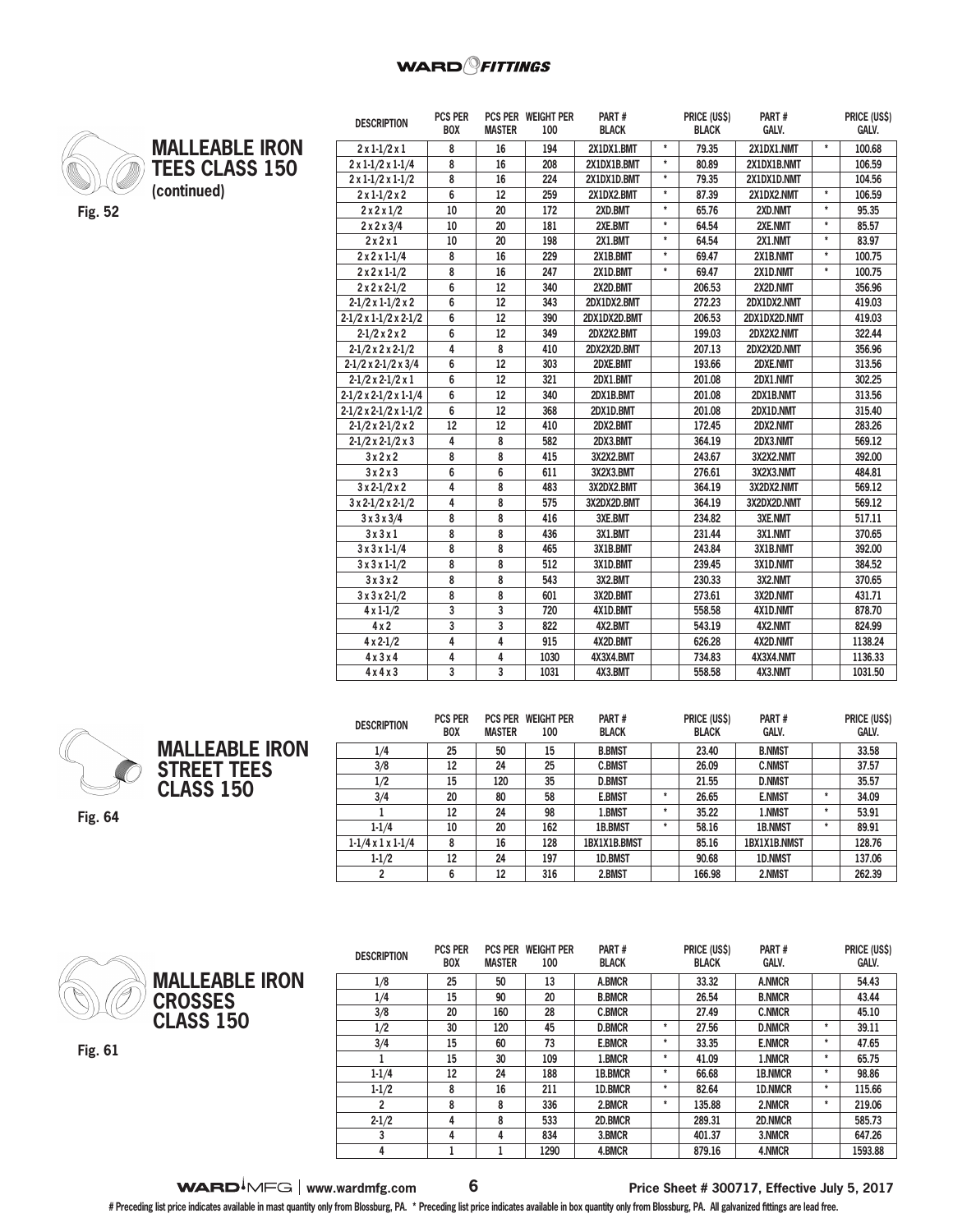# **WARD** *SHITINGS*



| <b>MALLEABLE IRON</b>      |
|----------------------------|
| <b>STRT &amp; RED PIPE</b> |
| <b>COUPLINGS</b>           |
| <b>CLASS 150</b>           |

**Fig. 53**

| <b>DESCRIPTION</b>      | <b>PCS PER</b><br><b>PCS PER</b><br>WEIGHT |               | Part #           |                | <b>PRICE (USS)</b><br><b>BLACK</b> | Part #           |                 | PRICE (US\$)  |         |
|-------------------------|--------------------------------------------|---------------|------------------|----------------|------------------------------------|------------------|-----------------|---------------|---------|
|                         | <b>BOX</b>                                 | <b>MASTER</b> | <b>PER 100</b>   | <b>BLACK</b>   |                                    |                  | GALV.           |               | GALV.   |
| $1/8$ (steel)           | 40                                         | 240           | 3                | A.BSMC         | $\star$                            | 11.34            | <b>A.NSMC</b>   | $\star$       | 16.27   |
| 1/4                     | 35                                         | 210           | 11               | <b>B.BMC</b>   | $\star$                            | 9.77             | <b>B.NMC</b>    | $\star$       | 13.61   |
| 3/8                     | 40                                         | 240           | 16               | C.BMC          | $\star$                            | 9.77             | <b>C.NMC</b>    | $\star$       | 14.07   |
| 1/2                     | 40                                         | 240           | 21               | D.BMC          | $\pmb{\star}$                      | 7.54             | <b>D.NMC</b>    | $\star$       | 10.74   |
| 3/4                     | 40                                         | 160           | 33               | E.BMC          | $\star$                            | 8.83             | <b>E.NMC</b>    | $^\star$      | 12.38   |
| 1                       | 25                                         | 100           | 48               | 1.BMC          | #                                  | 13.23            | 1.NMC           | $\star$       | 20.29   |
| $1 - 1/4$               | 15                                         | 60            | 74               | 1B.BMC         | $\star$                            | 17.12            | 1B.NMC          | $\star$       | 28.63   |
| $1 - 1/2$               | 10                                         | 40            | 98               | 1D.BMC         | $\star$                            | 23.14            | 1D.NMC          | $^\star$      | 32.53   |
| $\overline{\mathbf{c}}$ | 8                                          | 32            | 154              | 2.BMC          | $\star$                            | 34.27            | 2.NMC           | $^\star$      | 47.55   |
| $2 - 1/2$               | 8                                          | 8             | 262              | 2D.BMC         |                                    | 94.59            | 2D.NMC          |               | 145.57  |
| 3                       | 8                                          | 8             | 391              | 3.BMC          |                                    | 127.88           | 3.NMC           |               | 194.56  |
| 4                       | 4                                          | 4             | 610              | 4.BMC          |                                    | 257.54           | 4.NMC           |               | 413.22  |
| $1/4 \times 1/8$        | 25                                         | 150           | 9                | <b>BXA.BMC</b> | $\star$                            | 10.30            | <b>BXA.NMC</b>  | $\star$       | 13.94   |
| $3/8 \times 1/8$        | 30                                         | 180           | 18               | <b>CXA.BMC</b> |                                    | 13.18            | <b>CXA.NMC</b>  |               | 22.89   |
| $3/8 \times 1/4$        | 25                                         | 150           | 12               | <b>CXB.BMC</b> | $\star$                            | 10.30            | <b>CXB.NMC</b>  | $^\star$      | 13.94   |
| $1/2 \times 1/8$        | 25                                         | 150           | 16               | <b>DXA.BMC</b> | $\star$                            | 10.42            | <b>DXA.NMC</b>  |               | 16.53   |
| $1/2 \times 1/4$        | 25                                         | 150           | 16               | <b>DXB.BMC</b> | $\star$                            | 9.36             | <b>DXB.NMC</b>  | $\star$       | 12.53   |
| $1/2 \times 3/8$        | 30                                         | 180           | 17               | DXC.BMC        | $\star$                            | 8.85             | <b>DXC.NMC</b>  | $\star$       | 13.04   |
| $3/4 \times 1/8$        | 35                                         | 210           | 23               | <b>EXA.BMC</b> | $\pmb{\star}$                      | 12.32            | <b>EXA.NMC</b>  | $\star$       | 18.15   |
| $3/4 \times 1/4$        | 35                                         | 210           | 23               | <b>EXB.BMC</b> | $\star$                            | 11.82            | <b>EXB.NMC</b>  | $\star$       | 15.84   |
| $3/4 \times 3/8$        | 35                                         | 210           | 25               | <b>EXC.BMC</b> | $\star$                            | 11.82            | <b>EXC.NMC</b>  | $\star$       | 15.84   |
| $3/4 \times 1/2$        | 50                                         | 200           | 28               | <b>EXD.BMC</b> | $\star$                            | 9.90             | <b>EXD.NMC</b>  | $^\star$      | 13.93   |
| $1 \times 1/4$          | 30                                         | 120           | 38               | 1XB.BMC        |                                    | 20.79            | 1XB.NMC         |               | 32.98   |
| $1 \times 3/8$          | 30                                         | 120           | 38               | 1XC.BMC        | $\pmb{\star}$                      | 19.42            | <b>1XC.NMC</b>  | $\star$       | 30.17   |
| $1 \times 1/2$          | 30                                         | 120           | 49               | 1XD.BMC        | *                                  | 15.78            | 1XD.NMC         | $\pmb{\star}$ | 23.22   |
| $1 \times 3/4$          | 25                                         | 100           | 43               | 1XE.BMC        | $\star$                            | 15.41            | 1XE.NMC         | $\star$       | 21.56   |
| $1-1/4 \times 1/2$      | 15                                         | 60            | 63               | 1BXD.BMC       | $^\star$                           | 23.26            | 1BXD.NMC        | $\star$       | 38.55   |
| $1-1/4 \times 3/4$      | 15                                         | 60            | 64               | 1BXE.BMC       | $\star$                            | 19.83            | <b>1BXE.NMC</b> | $\star$       | 30.03   |
| $1-1/4x1$               | 15                                         | 60            | 70               | 1BX1.BMC       | $\star$                            | 19.83            | 1BX1.NMC        | $\star$       | 29.46   |
| $1-1/2 \times 1/2$      | 15                                         | 60            | 80               | 1DXD.BMC       | $\star$                            | 29.58            | 1DXD.NMC        | $\star$       | 45.45   |
| $1-1/2 \times 3/4$      | 10                                         | 40            | 87               | 1DXE.BMC       | $\star$                            | 33.35            | <b>1DXE.NMC</b> | $\star$       | 38.73   |
| $1-1/2 \times 1$        | 10                                         | 40            | 89               | 1DX1.BMC       | $^\star$                           | 29.07            | 1DX1.NMC        | $^\star$      | 38.73   |
| $1-1/2 \times 1-1/4$    | 10                                         | 40            | 96               | 1DX1B.BMC      | $\pmb{\star}$                      | 25.07            | 1DX1B.NMC       | $\star$       | 36.57   |
| $2 \times 1/2$          | 8                                          | 32            | 135              | 2XD.BMC        | $\pmb{\star}$                      | 48.17            | 2XD.NMC         | $\star$       | 65.61   |
| $2 \times 3/4$          | 8                                          | 32            | 138              | 2XE.BMC        | $\star$                            | 41.59            | 2XE.NMC         | $^\star$      | 63.28   |
| $2 \times 1$            | 15                                         | 30            | 127              | 2X1.BMC        | $\star$                            | 39.30            | 2X1.NMC         | $\star$       | 52.83   |
| $2 \times 1 - 1/4$      | 10                                         | 20            | 139              | 2X1B.BMC       | $\star$                            | 41.59            | 2X1B.NMC        | $\star$       | 55.86   |
| $2 \times 1 - 1/2$      | 10                                         | 20            | 146              | 2X1D.BMC       | $\star$                            | 36.32            | 2X1D.NMC        | $\star$       | 52.83   |
| $2-1/2 \times 1$        | 20                                         | 20            | 224              | 2DX1.BMC       |                                    | 107.36           | 2DX1.NMC        |               | 170.48  |
| $2-1/2 \times 1-1/4$    | 20                                         | 20            | 207              | 2DX1B.BMC      |                                    | 107.36           | 2DX1B.NMC       |               | 200.14  |
| $2-1/2 \times 1-1/2$    | 10                                         | 10            | 233              | 2DX1D.BMC      |                                    | 99.06            | 2DX1D.NMC       |               | 155.84  |
| $2-1/2 \times 2$        | 10                                         | 10            | 249              | 2DX2.BMC       |                                    | 83.49            | 2DX2.NMC        |               | 147.41  |
| 3 x 1                   | 8                                          | 8             | 325              | 3X1.BMC        |                                    | 132.91           | 3X1.NMC         |               | 207.08  |
|                         | 8                                          | 8             | $\overline{337}$ | 3X1B.BMC       |                                    | 135.38           | 3X1B.NMC        |               | 207.08  |
| $3 \times 1 - 1/4$      | 8                                          | 8             |                  | 3X1D.BMC       |                                    |                  | 3X1D.NMC        |               | 195.90  |
| 3 x 1-1/2               | 8                                          | 8             | 305<br>334       | 3X2.BMC        |                                    | 130.50<br>108.07 | 3X2.NMC         |               | 185.15  |
| 3x2                     |                                            |               |                  |                |                                    |                  |                 |               |         |
| $3x2-1/2$               | 8                                          | 8             | 378              | 3X2D.BMC       |                                    | 126.19           | 3X2D.NMC        |               | 189.06  |
| $3-1/2 \times 2$        | 4                                          | 8             | 423              | 3DX2.BMC       |                                    | 412.47           | 3DX2.NMC        |               | 650.54  |
| $3-1/2 \times 3$        | 4                                          | 8             | 475              | 3DX3.BMC       |                                    | 412.47           | 3DX3.NMC        |               | 650.54  |
| $4 \times 1 - 1/2$      | 1                                          | 1             | 495              | 4X1D.BMC       |                                    | 313.45           | 4X1D.NMC        |               | 643.31  |
| 4x2                     | 4                                          | 4             | 524              | 4X2.BMC        |                                    | 261.58           | 4X2.NMC         |               | 423.86  |
| 4 x 2-1/2               | 4                                          | 4             | 571              | 4X2D.BMC       |                                    | 293.37           | 4X2D.NMC        |               | 496.20  |
|                         | 4<br>4x3<br>4<br>621                       |               |                  | 4X3.BMC        |                                    | 261.58           | 4X3.NMC         |               | 423.86  |
| $4 \times 3 - 1/2$      |                                            |               |                  |                |                                    | 4X3D.NMC         |                 | 650.54        |         |
| 5x4                     | 1                                          | 1             | 940              | 5X4.BMC        |                                    | 587.94           | 5X4.NMC         |               | 1224.79 |
| 6x4                     | $\,1$                                      | $\,1$         | 1085             | 6X4.BMC        |                                    | 755.13           | 6X4.NMC         |               | 1395.34 |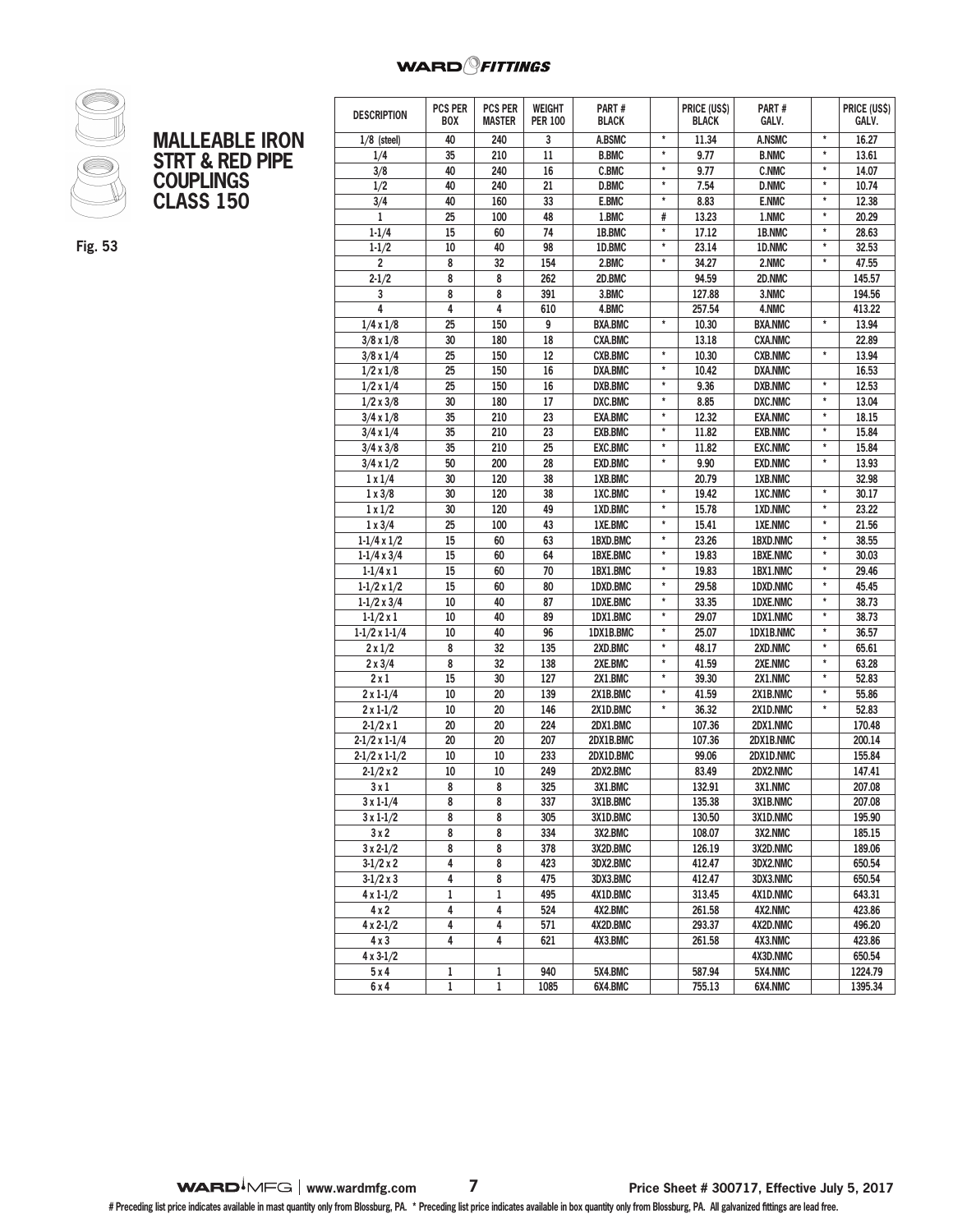#### **WARD** *FITTINGS*



**Fig. 55**

R

**MALLEABLE IRON LOCKNUT CLASS 150**

**1/8 (steel) 100 600 2 A.BSLN 7.13 A.NSLN 8.10 1/4 (steel) 100 600 3 B.BSLN \* 6.56 B.NSLN \* 6.56 3/8 50 300 4 C.BMLN \* 9.09 C.NMLN 11.40 1/2 50 300 7 D.BMLN \* 7.80 D.NMLN 9.21 3/4 50 300 10 E.BMLN \* 8.49 E.NMLN 10.80 1 40 160 16 1.BMLN \* 16.29 1.NMLN 19.64 1-1/4 40 160 22 1B.BMLN \* 13.38 1B.NMLN 18.85 1-1/2 40 160 27 1D.BMLN \* 18.80 1D.NMLN 24.46 2 25 100 55 2.BMLN \* 31.21 2.NMLN 43.07**

|                    |                       | <b>DESCRIPTION</b> | <b>PCS PER</b><br><b>BOX</b> | <b>MASTER</b> | <b>PCS PER WEIGHT PER</b><br>100 | PART#<br><b>BLACK</b> | PRICE (US\$)<br><b>BLACK</b> | PART#<br>GALV. | <b>PRICE (US\$)</b><br><b>GALV</b> |
|--------------------|-----------------------|--------------------|------------------------------|---------------|----------------------------------|-----------------------|------------------------------|----------------|------------------------------------|
|                    | <b>MALLEABLE IRON</b> | 1/2                | 50                           | 300           | 10                               | <b>D.BMWN</b>         | 16.11                        | <b>D.NMWN</b>  | 18.55                              |
|                    | <b>WASTE NUT</b>      | 3/4                | 50                           | 300           | 12<br>ᅭ                          | <b>E.BMWN</b>         | 19.44                        | <b>E.NMWN</b>  | 26.37                              |
| $\leq$ $\otimes$ , | 1E <sub>0</sub>       |                    | 25                           | 150           | 15<br>                           | <b>L.BMWN</b>         | 14.55                        | <b>L.NMWN</b>  | 19.51                              |
|                    |                       |                    |                              |               |                                  |                       |                              |                |                                    |

**WARD**<sup> $\overline{M}$ FG | www.wardmfg.com 8 **8 Price Sheet # 300717, Effective July 5, 2017**</sup>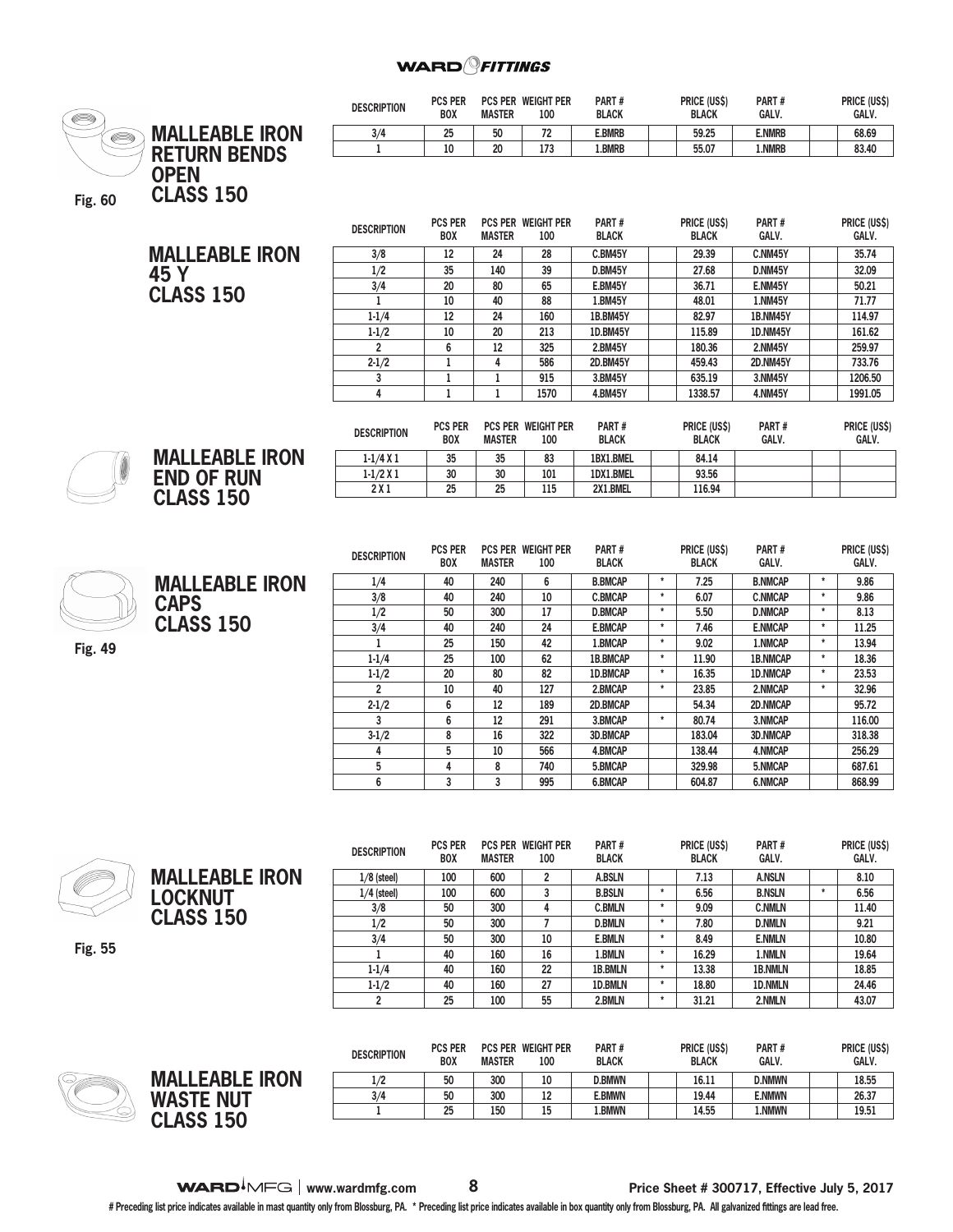

|                         | <b>DESCRIPTION</b> | <b>PCS PER</b><br><b>BOX</b> | <b>MASTER</b> | <b>PCS PER WEIGHT PER</b><br>100 | PART#<br><b>BLACK</b> | <b>PRICE (USS)</b><br><b>BLACK</b> | PART#<br><b>GALV.</b> | <b>PRICE (USS)</b><br><b>GALV.</b> |
|-------------------------|--------------------|------------------------------|---------------|----------------------------------|-----------------------|------------------------------------|-----------------------|------------------------------------|
| <b>MALLEABLE IRON</b>   | 1/2                | 50                           | 200           | 23                               | <b>D.BME</b>          | 16.82                              | <b>D.NME</b>          | 27.08                              |
| <b>EXTENSION PIECES</b> | 3/4                | 50                           | 200           | 32                               | e.bme                 | 24.78                              | <b>E.NME</b>          | 40.50                              |
|                         |                    | 25                           | 100           | 49                               | l.BME                 | 35.76                              | l.NME                 | 50.80                              |
| <b>CLASS 150</b>        | 1-1/4              | 15                           | 60            | 93                               | 1B.BME                | 41.16                              | 1B.NME                | 54.47                              |

**Fig. 54**



|                       | <b>DESCRIPTION</b>     | <b>PCS PER</b><br><b>BOX</b> | <b>MASTER</b> | <b>PCS PER WEIGHT PER</b><br>100 | PART#<br><b>BLACK</b> |         | <b>PRICE (USS)</b><br><b>BLACK</b> | PART#<br><b>GALV.</b> |         | <b>PRICE (US\$)</b><br>GALV. |
|-----------------------|------------------------|------------------------------|---------------|----------------------------------|-----------------------|---------|------------------------------------|-----------------------|---------|------------------------------|
| <b>MALLEABLE IRON</b> | $1/4 \times 2 - 3/8$   | 25                           | 150           | 24                               | <b>B.BMFF</b>         |         | 25.43                              | <b>B.NMFF</b>         |         | 49.46                        |
| <b>FLOOR FLANGES</b>  | $3/8 \times 2 - 15/16$ | 25                           | 150           | 40                               | <b>C.BMFF</b>         |         | 25.43                              | <b>C.NMFF</b>         |         | 49.46                        |
|                       | $1/2 \times 3$         | 30                           | 120           | 46                               | <b>D.BMFF</b>         | $\star$ | 25.43                              | <b>D.NMFF</b>         | ÷       | 63.53                        |
| <b>CLASS 150</b>      | $3/4 \times 3 - 1/4$   | 30                           | 120           | 47                               | <b>E.BMFF</b>         | $\star$ | 25.43                              | <b>E.NMFF</b>         | ÷       | 63.53                        |
|                       | $1 \times 3 - 7/8$     | 30                           | 60            | 91                               | 1.BMFF                | $\star$ | 31.95                              | 1.NMFF                | ÷       | 57.99                        |
|                       | $1-1/4 \times 3-7/8$   | 30                           | 60            | 80                               | 1B.BMFF               | $\star$ | 31.95                              | <b>1B.NMFF</b>        | ÷       | 77.07                        |
|                       | $1-1/2 \times 4-1/2$   | 10                           | 40            | 140                              | 1D.BMFF               | $\star$ | 41.09                              | <b>1D.NMFF</b>        | ÷       | 98.74                        |
|                       | $2 \times 5 - 1/2$     | 15                           | 30            | 214                              | 2.BMFF                | $\star$ | 49.43                              | 2.NMFF                | $\star$ | 125.41                       |
|                       | $2-1/2 \times 5-13/16$ | 10                           | 10            | 225                              | 2D.BMFF               |         | 54.24                              | 2D.NMFF               |         | 152.45                       |
|                       | $3 \times 6 - 3/8$     | 10                           | 10            | 286                              | 3.BMFF                |         | 68.49                              | 3.NMFF                |         | 148.80                       |



|                              | <b>DESCRIPTION</b> | <b>PCS PER</b><br><b>BOX</b> | <b>MASTER</b> | <b>PCS PER WEIGHT PER</b><br>100 | PART#<br><b>BLACK</b> | <b>PRICE (USS)</b><br><b>BLACK</b> | PART#<br><b>GALV.</b> | PRICE (US\$)<br><b>GALV.</b> |  |
|------------------------------|--------------------|------------------------------|---------------|----------------------------------|-----------------------|------------------------------------|-----------------------|------------------------------|--|
| <b>MALLEABLE IRON</b>        | 1/2                | 40                           | 240           | 21                               | <b>D.BMCLR</b>        | 15.80                              | <b>D.NMCLR</b>        | 20.72                        |  |
| <b>LEFT &amp; RIGHT HAND</b> | 3/4                | 40                           | 160           | 33                               | <b>E.BMCLR</b>        | 17.74                              | <b>E.NMCLR</b>        | 23.98                        |  |
|                              |                    | 25                           | 100           | 50                               | 1.BMCLR               | 26.36                              | 1.NMCLR               | 35.34                        |  |
| <b>THREAD COUPLINGS</b>      | $1 - 1/4$          | 15                           | 60            | 74                               | <b>1B.BMCLR</b>       | 31.27                              | <b>1B.NMCLR</b>       | 45.35                        |  |
| <b>CLASS 150</b>             | $1 - 1/2$          | 10                           | 40            | 101                              | <b>1D.BMCLR</b>       | 42.63                              | <b>1D.NMCLR</b>       | 58.29                        |  |
|                              |                    |                              | 32            | 154                              | 2.BMCLR               | 57.01                              | 2.NMCLR               | 78.59                        |  |

**Fig. 53**



**CLASS 300**

**MALLEABLE IRON 90° ELBOWS A.A.R. DESCRIPTION PCS PER BOX PCS PER WEIGHT PER MASTER 100 PART # BLACK PRICE (US\$) BLACK PART # GALV. PRICE (US\$) GALV. 1/4 35 210 22 B.B300L \* 27.60 B.N300L 49.43 3/8 20 120 32 C.B300L \* 24.52 C.N300L 50.41 1/2 15 90 55 D.B300L \* 31.78 D.N300L \* 60.05 3/4 12 48 87 E.B300L \* 35.94 E.N300L \* 67.41 1 10 40 127 1.B300L \* 45.90 1.N300L \* 86.44 1-1/4 10 20 203 1B.B300L \* 66.98 1B.N300L 135.79 1-1/2 8 16 265 1D.B300L \* 78.98 1D.N300L \* 147.17 2 5 10 413 2.B300L \* 113.62 2.N300L \* 247.32 2-1/2 6 6 650 2D.B300L 294.46 2D.N300L 550.43 3 6 6 1032 3.B300L 338.15 3.N300L 649.21 3/8 x 1/4 25 150 25 CXB.B300L 56.61 1/2 x 3/8 25 100 58 DXC.B300L 58.77 DXC.N300L 78.81 3/4 x 1/2 15 60 69 EXD.B300L 43.29 EXD.N300L 76.83 1 x 1/2 20 40 95 1XD.B300L 89.12 1XD.N300L 109.02 1 x 3/4 10 40 111 1XE.B300L 86.66 1XE.N300L 121.47 1-1/4x3/4 15 30 135 1BXE.B300L 156.32 1-1/4x1 15 30 155 1BX1.B300L 108.86 1-1/2x1 10 20 185 1DX1.B300L 171.89 1-1/2x1-1/4 10 20 215 1DX1B.B300L 171.89 2x1-1/4 5 10 302 2X1B.B300L 241.51 2x1-1/2 5 10 333 2X1D.B300L 215.36 2X1D.N300L 447.22 4 1 1 1635 4.B300L 794.44 4.N300L 1940.21**

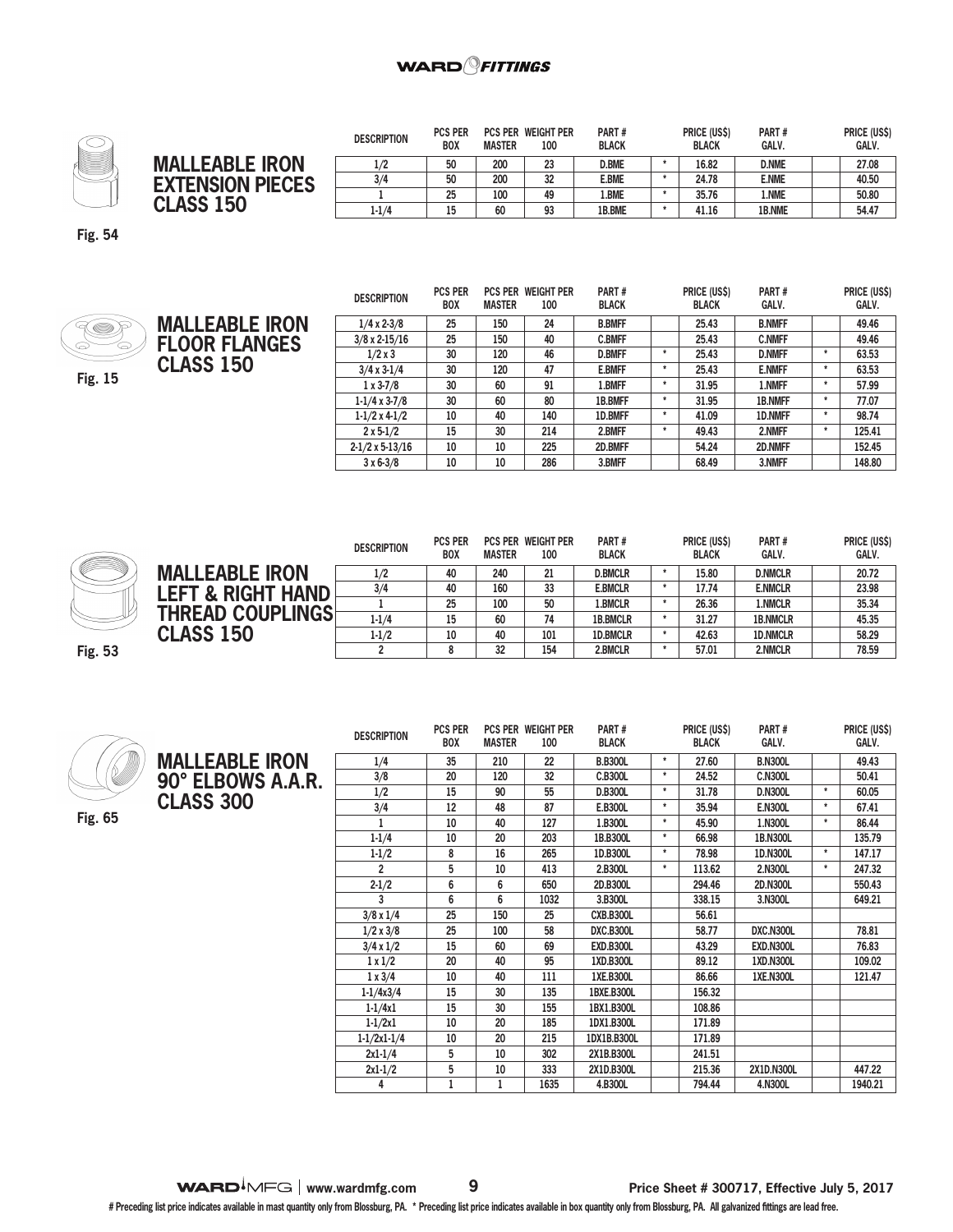#### **WARD**OFITTINGS



**MALLEABLE IRON 45° ELBOWS A.A.R. CLASS 300**

**Fig. 65A**

| <b>DESCRIPTION</b> | PUS PER<br><b>BOX</b> | <b>MASTER</b> | PUS PER WEIGHT PER<br>100 | <b>PARI</b> #<br><b>BLACK</b> |         | <b>PRICE (USS)</b><br><b>BLACK</b> | <b>PARI#</b><br>GALV. | <b>PRICE (USS)</b><br>GALV. |
|--------------------|-----------------------|---------------|---------------------------|-------------------------------|---------|------------------------------------|-----------------------|-----------------------------|
| 1/4                | 35                    | 210           | 23                        | <b>B.B30045L</b>              |         | 41.09                              | <b>B.N30045L</b>      | 58.55                       |
| 3/8                | 25                    | 150           | 34                        | C.B30045L                     |         | 41.09                              | C.N30045L             | 58.55                       |
| 1/2                | 20                    | 80            | 51                        | D.B30045L                     | $\star$ | 45.73                              | D.N30045L             | 89.20                       |
| 3/4                | 15                    | 60            | 76                        | E.B30045L                     | $\star$ | 50.88                              | E.N30045L             | 103.13                      |
|                    | 10                    | 40            | 119                       | 1.B30045L                     | $\star$ | 56.24                              | 1.N30045L             | 112.66                      |
| $1 - 1/4$          | 12                    | 24            | 178                       | 1B.B30045L                    | $\star$ | 90.20                              | 1B.N30045L            | 174.86                      |
| $1 - 1/2$          | 8                     | 16            | 236                       | 1D.B30045L                    | $\star$ | 117.56                             | 1D.N30045L            | 226.24                      |
| 2                  | 6                     | 12            | 392                       | 2.B30045L                     | ÷       | 177.65                             | 2.N30045L             | 313.38                      |
| $2 - 1/2$          | 4                     | 8             | 545                       |                               |         |                                    | 2D.N30045L            | 837.35                      |
| 3                  | 3                     | 6             | 825                       | 3.B30045L                     |         | 521.77                             | 3.N30045L             | 1100.57                     |
| 4                  | 3                     | 3             | 1341                      | 4.B30045L                     |         | 1185.10                            | 4.N30045L             | 1590.06                     |

 $\frac{1}{2}$ 



**MALLEABLE IRON STREET 90° ELBOWS A.A.R. CLASS 300**

| <b>DESCRIPTION</b> | <b>PCS PER</b><br><b>BOX</b> | <b>MASTER</b> | <b>PCS PER WEIGHT PER</b><br>100 | PART#<br><b>BLACK</b> |         | PRICE (US\$)<br><b>BLACK</b> | PART#<br>GALV.  | <b>PRICE (US\$)</b><br><b>GALV.</b> |
|--------------------|------------------------------|---------------|----------------------------------|-----------------------|---------|------------------------------|-----------------|-------------------------------------|
| 1/4                | 40                           | 240           | 19                               | <b>B.B300SL</b>       |         | 32.69                        | <b>B.N300SL</b> | 52.01                               |
| 3/8                | 35                           | 140           | 31                               | <b>C.B300SL</b>       |         | 36.67                        | <b>C.N300SL</b> | 52.01                               |
| 1/2                | 15                           | 90            | 48                               | <b>D.B300SL</b>       | ٠       | 42.72                        | <b>D.N300SL</b> | 101.92                              |
| 3/4                | 12                           | 48            | 76                               | <b>E.B300SL</b>       | ÷       | 60.67                        | <b>E.N300SL</b> | 108.25                              |
|                    | 10                           | 40            | 111                              | 1.B300SL              | $\star$ | 71.15                        | 1.N300SL        | 141.55                              |
| $1-1/4$            | 12                           | 24            | 176                              | 1B.B300SL             | ٠       | 97.87                        | 1B.N300SL       | 184.90                              |
| $1 - 1/2$          | 10                           | 20            | 133                              | 1D.B300SL             | ÷       | 120.92                       | 1D.N300SL       | 237.69                              |
|                    | 6                            | 12            | 376                              | 2.B300SL              | ÷       | 188.19                       | 2.N300SL        | 371.51                              |
| 3                  | 2                            | 4             | 973                              | 3.B300SL              |         | 438.05                       |                 |                                     |

| <b>MALLEABLE IRON</b><br><b>STREET 45°</b> |
|--------------------------------------------|
| <b>ELBOWS A.A.R.</b>                       |
| <b>CLASS 300</b>                           |

| <b>DESCRIPTION</b> | <b>PCS PER</b><br><b>BOX</b> | <b>PCS PER</b><br><b>MASTER</b> | <b>WEIGHT PER</b><br>100 | PART#<br><b>BLACK</b> |   | PRICE (US\$)<br><b>BLACK</b> | PART#<br><b>GALV.</b> |         | PRICE (US\$)<br><b>GALV.</b> |
|--------------------|------------------------------|---------------------------------|--------------------------|-----------------------|---|------------------------------|-----------------------|---------|------------------------------|
| 1/2                | 50                           | 200                             | 38                       | D.B300S45L            | ٠ | 75.14                        | <b>D.N300S45L</b>     | ÷       | 146.17                       |
| 3/4                | 25                           | 100                             | 62                       | E.B300S45L            | ٠ | 82.07                        | <b>E.N300S45L</b>     | $\star$ | 154.83                       |
|                    | 15                           | 60                              | 89                       | 1.B300S45L            |   | 96.24                        | 1.N300S45L            |         | 181.58                       |
| 1 1/4              | 10                           | 40                              | 150                      | 1B.B300S45L           |   | 117.68                       |                       |         |                              |
| 11/2               |                              | 24                              | 206                      | 1D.B300S45L           |   | 173.00                       |                       |         |                              |
| 2                  |                              | 16                              | 334                      | 2.B300S45L            |   | 294.37                       |                       |         |                              |

|--|

**MALLEABLE IRON TEES A.A.R. CLASS 300** 

**Fig. 66**

| <b>DESCRIPTION</b>          | <b>PCS PER</b> | <b>PCS PER</b> | <b>WEIGHT PER</b> | PART#            |         | PRICE (US\$) | PART#            |         | PRICE (US\$) |
|-----------------------------|----------------|----------------|-------------------|------------------|---------|--------------|------------------|---------|--------------|
|                             | <b>BOX</b>     | <b>MASTER</b>  | 100               | <b>BLACK</b>     |         | <b>BLACK</b> | <b>GALV.</b>     |         | <b>GALV.</b> |
| 1/4                         | 25             | 150            | 32                | <b>B.B300T</b>   |         | 34.78        | <b>B.N300T</b>   |         | 70.35        |
| 3/8                         | 15             | 90             | 45                | <b>C.B300T</b>   |         | 36.81        | <b>C.N300T</b>   |         | 71.66        |
| 1/2                         | 15             | 60             | 75                | <b>D.B300T</b>   | $\star$ | 46.89        | <b>D.N300T</b>   | $\star$ | 89.71        |
| 3/4                         | 10             | 40             | 120               | <b>E.B300T</b>   | $\star$ | 50.60        | <b>E.N300T</b>   | $\star$ | 98.80        |
| 1                           | 12             | 24             | 171               | 1.B300T          | $\star$ | 60.88        | 1.N300T          | $\star$ | 121.80       |
| $1 - 1/4$                   | 8              | 16             | 262               | 1B.B300T         | $\star$ | 87.26        | <b>1B.N300T</b>  |         | 173.85       |
| $1 - 1/2$                   | 6              | 12             | 369               | 1D.B300T         | $\star$ | 101.75       | 1D.N300T         | $\star$ | 180.77       |
| $\overline{2}$              | 4              | 8              | 559               | 2.B300T          | $\star$ | 150.19       | 2.N300T          | $\star$ | 289.00       |
| $2 - 1/2$                   | 4              | 4              | 840               | 2D.B300T         |         | 365.00       | 2D.N300T         |         | 913.62       |
| 3                           | 4              | 4              | 1305              | 3.B300T          |         | 520.41       | 3.N300T          |         | 1035.73      |
| 4                           | 1              | 1              | 2340              | 4.B300T          |         | 1482.76      | 4.N300T          |         | 2659.54      |
| $3/8 \times 1/4$            | 18             | 108            | 43                | <b>CXB.B300T</b> |         | 42.72        | CXB.N300T        |         | 72.79        |
| $1/2 \times 3/8$            | 15             | 60             | 68                | DXC.B300T        |         | 79.43        | DXC.N300T        |         | 121.54       |
| $1/2 \times 1/4$            | 20             | 80             | 58                | DXB.B300T        |         | 50.07        | DXB.N300T        |         | 121.54       |
| $3/4 \times 1/2 \times 1/2$ | 1              | 1              | 78                | EXDXD.B300T      |         | 120.80       |                  |         |              |
| $3/4 \times 1/2 \times 3/4$ | 13             | 52             | 93                | EXDXE.B300T      |         | 85.82        |                  |         |              |
| $3/4 \times 1/4$            | 15             | 60             | 73                | <b>EXB.B300T</b> |         | 120.80       |                  |         |              |
| $3/4 \times 3/8$            | 13             | 52             | 80                | <b>EXC.B300T</b> |         | 141.87       |                  |         |              |
| $3/4 \times 1/2$            | 10             | 40             | 100               | <b>EXD.B300T</b> | $\star$ | 74.75        | EXD.N300T        |         | 131.22       |
| $1 \times 1/2 \times 1$     | 18             | 36             | 130               | 1XDX1.B300T      |         | 149.65       |                  |         |              |
| $1 \times 3/4 \times 3/4$   | 10             | 40             | 123               | 1XEXE.B300T      |         | 107.01       |                  |         |              |
| $1 \times 3/4 \times 1$     | 9              | 36             | 136               | 1XEX1.B300T      |         | 120.10       |                  |         |              |
| $1 \times 1/4$              | 9              | 36             | 105               | 1XB.B300T        |         | 107.01       |                  |         |              |
| $1 \times 3/4$              | 7              | 28             | 155               | 1XE.B300T        | $\star$ | 91.37        | <b>1XE.N300T</b> |         | 172.35       |

**WARD**<sup> $\bullet$ </sup>MFG | www.wardmfg.com **10 Price Sheet # 300717, Effective July 5, 2017**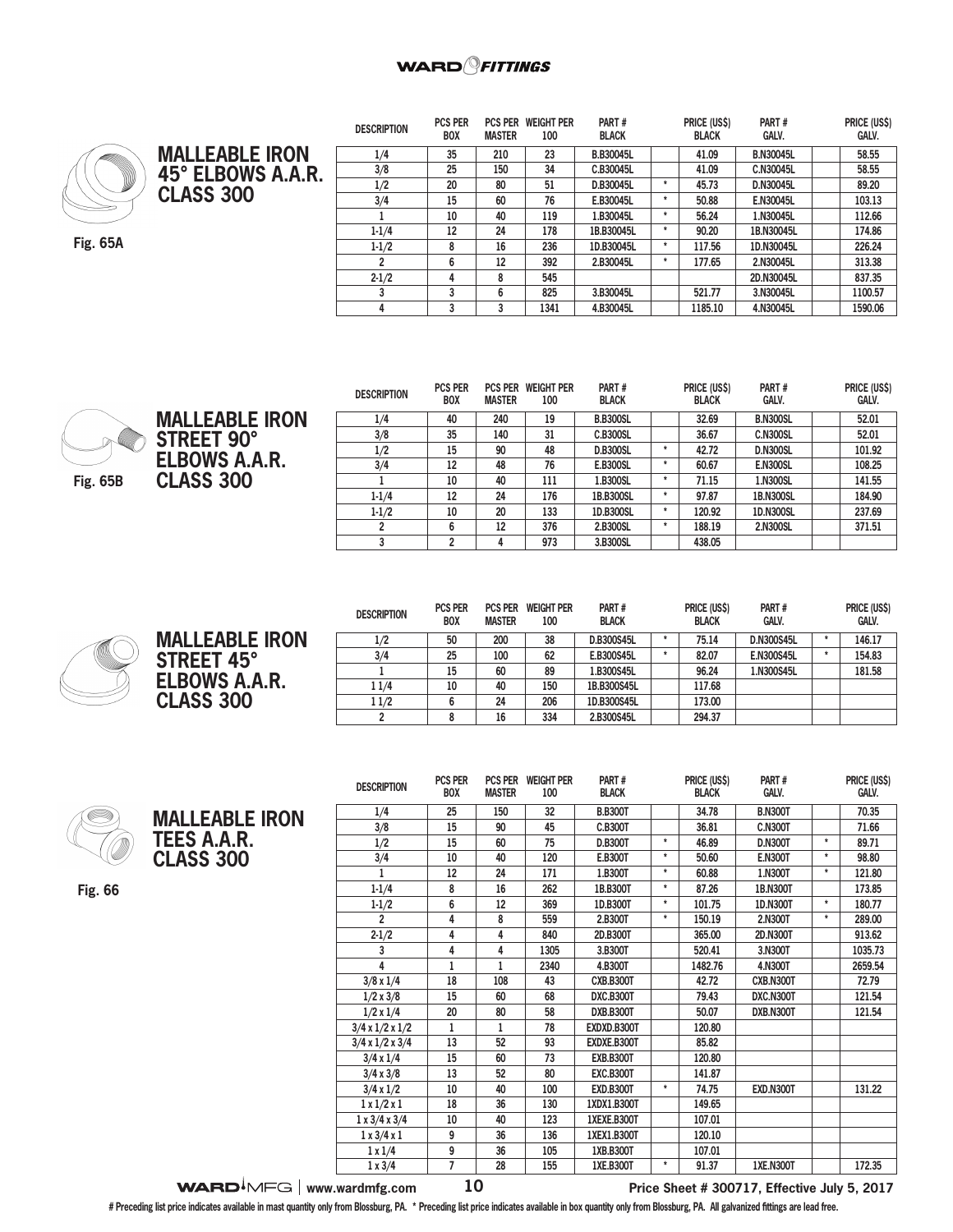

**(continued) Fig. 66**

| <b>MALLEABLE IRON</b><br><b>TEES A.A.R.</b><br><b>CLASS 300</b><br>(continued) |  |
|--------------------------------------------------------------------------------|--|
|                                                                                |  |

| <b>DESCRIPTION</b>          | <b>PCS PER</b><br>BOX | <b>PCS PER</b><br><b>MASTER</b> | <b>WEIGHT PER</b><br>100 | PART#<br><b>BLACK</b> |         | PRICE (US\$)<br><b>BLACK</b> | PART#<br><b>GALV.</b> |         | PRICE (US\$)<br>GALV. |
|-----------------------------|-----------------------|---------------------------------|--------------------------|-----------------------|---------|------------------------------|-----------------------|---------|-----------------------|
|                             |                       |                                 |                          |                       |         |                              |                       |         |                       |
| $1 \times 1/2$              | 8                     | 32                              | 141                      | 1XD.B300T             | $^\ast$ | 91.37                        | <b>1XD.N300T</b>      | *       | 156.64                |
| $1-1/4 \times 1 \times 1$   | 14                    | 28                              | 193                      | 1BX1X1.B300T          |         | 139.68                       |                       |         |                       |
| $1-1/4 \times 1/2$          | 15                    | 30                              | 180                      | 1BXD.B300T            |         | 139.68                       | 1BXD.N300T            |         | 253.17                |
| $1 - 1/4x1$                 | 10                    | 20                              | 240                      | 1BX1.B300T            | $\star$ | 126.25                       | <b>1BX1.N300T</b>     |         | 228.68                |
| $1-1/4 \times 3/4$          | 10                    | 20                              | 239                      | <b>1BXE.B300T</b>     |         | 121.65                       | 1BXE.N300T            |         | 228.68                |
| $1-1/2 \times 1/2$          | 10                    | 20                              | 249                      | 1DXD.B300T            |         | 165.61                       | 1DXD.N300T            |         | 284.89                |
| $1-1/2 \times 3/4$          | 9                     | 18                              | 262                      | 1DXE.B300T            | $\star$ | 148.01                       | 1DXE.N300T            |         | 280.68                |
| $1 - 1/2 \times 1$          | 8                     | 16                              | 298                      | 1DX1.B300T            | $\star$ | 148.01                       | <b>1DX1.N300T</b>     |         | 280.68                |
| $1-1/2 \times 1-1/4$        | 9                     | 18                              | 305                      | 1DX1B.B300T           |         | 166.75                       | 1DX1B.N300T           |         |                       |
| $2 \times 1/2$              | 6                     | 12                              | 363                      | 2XD.B300T             | $^\ast$ | 238.63                       | <b>2XD.N300T</b>      | $\star$ | 447.69                |
| $2 \times 3/4$              | 8                     | 16                              | 386                      | <b>2XE.B300T</b>      |         | 238.63                       | <b>2XE.N300T</b>      |         | 447.69                |
| 2x1                         | 6                     | 12                              | 421                      | 2X1.B300T             |         | 238.63                       | 2X1.N300T             |         | 378.34                |
| $2 \times 1 - 1/4$          | 6                     | 12                              | 425                      | 2X1B.B300T            |         | 245.38                       | <b>2X1B.N300T</b>     |         | 540.44                |
| $2 \times 1 - 1/2$          | 5                     | 10                              | 483                      | 2X1D.B300T            | $\star$ | 221.92                       | 2X1D.N300T            |         | 415.84                |
| $2 \times 1 - 1/2 \times 2$ | 5                     | 10                              | 470                      | 2X1DX2.B300T          |         | 288.06                       |                       |         |                       |
| $2-1/2 \times 1-1/2$        | 4                     | 8                               | 653                      | 2DX1D.B300T           |         | 408.99                       |                       |         |                       |
| 3x2                         | 4                     | 4                               | 990                      | 3X2.B300T             |         | 1038.50                      | 3X2.N300T             |         | 1863.69               |



**CLASS 300** 

|                       | <b>DESCRIPTION</b> | <b>PCS PER</b><br><b>BOX</b> | <b>PCS PER</b><br><b>MASTER</b> | <b>WEIGHT PER</b><br>100 | PART#<br><b>BLACK</b> | PRICE (US\$)<br><b>BLACK</b> | PART#<br><b>GALV.</b> | PRICE (US\$)<br><b>GALV.</b> |
|-----------------------|--------------------|------------------------------|---------------------------------|--------------------------|-----------------------|------------------------------|-----------------------|------------------------------|
| <b>MALLEABLE IRON</b> | 1/4                |                              |                                 | 35                       | <b>B.B300CR</b>       | 93.81                        |                       |                              |
| <b>CROSSES A.A.R.</b> | 1/2                | 12                           | 48                              | 89                       | <b>D.B300CR</b>       | 130.56                       | <b>D.N300CR</b>       | 233.54                       |
|                       | 3/4                | 15                           | 30                              | 136                      | <b>E.B300CR</b>       | 153.98                       | <b>E.N300CR</b>       | 340.00                       |
| <b>CLASS 300</b>      |                    | 12                           | 24                              | 199                      | 1.B300CR              | 167.96                       | 1.N300CR              | 382.99                       |
|                       | $1 - 1/4$          |                              | 14                              | 311                      | 1B.B300CR             | 170.38                       | <b>1B.N300CR</b>      | 350.32                       |
|                       | $1-1/2$            |                              | 10                              | 427                      | 1D.B300CR             | 293.86                       | <b>1D.N300CR</b>      | 469.13                       |
|                       |                    |                              |                                 | 665                      | 2.B300CR              | 319.99                       | 2.N300CR              | 669.89                       |



**Fig. 67**

**MALLEABLE IRON COUPLINGS AND REDUCERS A.A.R. DESCRIPTION PCS PER BOX PCS PER WEIGHT PER MASTER 100 PART # BLACK PRICE (US\$) BLACK PART # GALV. PRICE (US\$) GALV. 1/4 35 210 18 B.B300C 24.90 B.N300C 32.43 3/8 25 150 31 C.B300C 24.90 C.N300C 46.67 1/2 20 80 48 D.B300C \* 27.78 D.N300C 47.88 3/4 30 60 74 E.B300C \* 31.97 E.N300C 54.08 1 10 40 110 1.B300C \* 36.56 1.N300C 71.55 1-1/4 12 24 174 1B.B300C \* 43.47 1B.N300C 93.25 1-1/2 10 20 223 1D.B300C \* 65.11 1D.N300C 131.59 2 6 12 365 2.B300C \* 93.77 2.N300C \* 159.36 2 -1/2 5 10 535 2D.B300C 172.68 2D.N300C 419.03 3 3 6 713 3.B300C 248.75 3.N300C 498.85 3/8 x 1/4 25 150 25 CXB.B300C 32.92 CXB.N300C 46.69 1/2 x 1/4 20 120 35 DXB.B300C \* 39.64 DXB.N300C 67.64 1/2 x 3/8 30 120 39 DXC.B300C \* 39.64 DXC.N300C 67.64 3/4 x 1/4 45 90 45 EXB.B300C 56.54 3/4 x 3/8 45 90 47 EXC.B300C 56.54 EXC.N300C 108.59 3/4 x 1/2 20 80 55 EXD.B300C \* 40.52 EXD.N300C 82.10 1 x 1/4 15 60 67 1XB.B300C 67.78 1XB.N300C 132.25 1 x 3/8 20 80 65 1XC.B300C 67.78 1XC.N300C 132.25 1 x 1/2 15 60 78 1XD.B300C \* 49.39 1XD.N300C 100.05 1 x 3/4 12 48 83 1XE.B300C \* 48.42 1XE.N300C 98.07 1-1/4 x 1/2 22 44 107 1BXD.B300C 101.10 1BXD.N300C 161.99 1-1/4 x 3/4 15 30 123 1BXE.B300C \* 66.12 1BXE.N300C 122.58 1-1/4 x 1 18 36 134 1BX1.B300C \* 63.75 1BX1.N300C 111.44 1-1/2 x 1/2 16 32 147 1DXD.B300C 105.01 1DXD.N300C 200.83 1-1/2 x 3/4 15 30 159 1DXE.B300C \* 90.67 1DXE.N300C 151.89 1-1/2 x 1 14 28 166 1DX1.B300C \* 87.30 1DX1.N300C 151.89 1-1/2 x 1-1/4 12 24 189 1DX1B.B300C \* 99.30 1DX1B.N300C 167.58 2 x 1/2 12 24 228 2XD.B300C 151.55**

**WARD**<sup> $\overline{\phantom{a}}$ MFG | www.wardmfg.com  $11$  **Price Sheet # 300717, Effective July 5, 2017**</sup>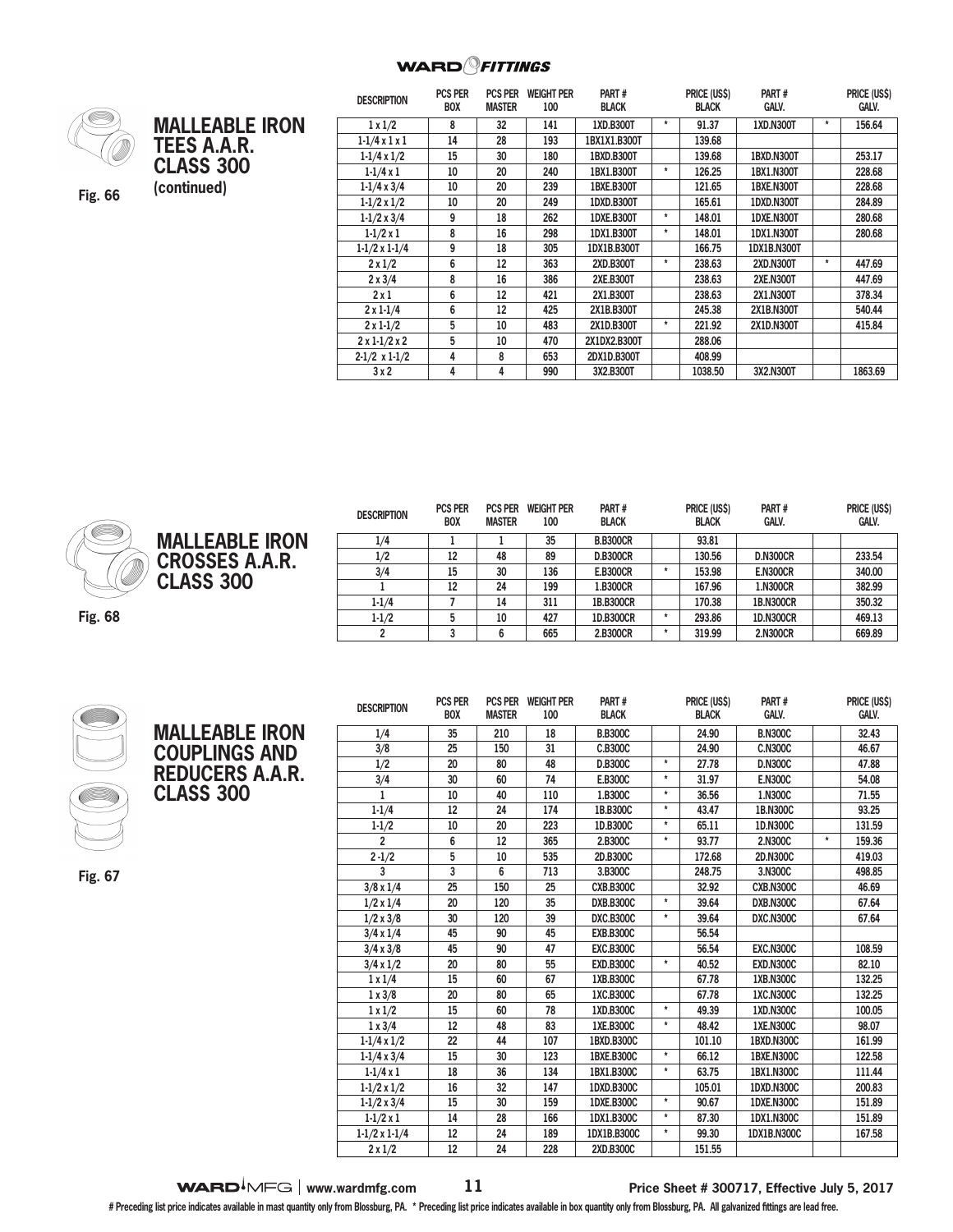

# **MALLEABLE IRON COUPLINGS AND REDUCERS A.A.R. CLASS 300 (continued)**

| <b>DESCRIPTION</b>   | <b>PCS PER</b><br><b>BOX</b> | <b>PCS PER</b><br><b>MASTER</b> | <b>WEIGHT PER</b><br>100 | PART#<br><b>BLACK</b> |         | PRICE (US\$)<br><b>BLACK</b> | PART#<br>GALV.    | PRICE (US\$)<br>GALV. |
|----------------------|------------------------------|---------------------------------|--------------------------|-----------------------|---------|------------------------------|-------------------|-----------------------|
| $2 \times 3/4$       | 10                           | 20                              | 235                      | <b>2XE.B300C</b>      |         | 151.55                       | <b>2XE.N300C</b>  | 321.32                |
| 2x1                  | 8                            | 16                              | 264                      | 2X1.B300C             | $\star$ | 126.61                       | 2X1.N300C         | 243.51                |
| $2 \times 1 - 1/4$   | 6                            | 12                              | 275                      | 2X1B.B300C            |         | 154.80                       | 2X1B.N300C        | 324.35                |
| $2 \times 1 - 1/2$   | 8                            | 16                              | 292                      | 2X1D.B300C            | $\star$ | 125.53                       | 2X1D.N300C        | 217.35                |
| $2-1/2 \times 1-1/2$ | 4                            | 8                               | 388                      | 2DX1D.B300C           |         | 244.39                       | 2DX1D.N300C       | 593.01                |
| $2-1/2 \times 2$     | 5                            | 10                              | 437                      | 2DX2.B300C            |         | 244.39                       | <b>2DX2.N300C</b> | 593.01                |
| $3x1-1/2$            | 4                            | 8                               | 560                      | 3X1D.B300C            |         | 436.54                       |                   |                       |
| 3x2                  | 4                            | 8                               | 566                      | 3X2.B300C             |         | 358.12                       | 3X2.N300C         | 896.70                |
| $3x2-1/2$            | 4                            | 8                               | 643                      | 3X2D.B300C            |         | 371.86                       | 3X2D.N300C        | 896.70                |
| $4 \times 2$         |                              |                                 | 920                      | 4X2.B300C             |         | 755.75                       |                   |                       |
| 4x3                  | 4                            | 4                               | 985                      | 4X3.B300C             |         | 755.75                       |                   |                       |

**Fig. 67**



**MALLEABLE IRON CAPS A.A.R. CLASS 300**

**Fig. 69**

| <b>DESCRIPTION</b> | <b>PCS PER</b><br><b>BOX</b> | <b>PCS PER</b><br><b>MASTER</b> | <b>WEIGHT PER</b><br>100 | PART#<br><b>BLACK</b> |         | PRICE (US\$)<br><b>BLACK</b> | PART#<br><b>GALV.</b> | PRICE (US\$)<br>Galv. |
|--------------------|------------------------------|---------------------------------|--------------------------|-----------------------|---------|------------------------------|-----------------------|-----------------------|
| 1/4                | 50                           | 300                             | 13                       | <b>B.B300CAP</b>      |         | 25.54                        | <b>B.N300CAP</b>      | 33.08                 |
| 3/8                | 40                           | 240                             | 18                       | C.B300CAP             |         | 25.54                        | <b>C.N300CAP</b>      | 33.08                 |
| 1/2                | 40                           | 160                             | 28                       | <b>D.B300CAP</b>      |         | 25.32                        | D.N300CAP             | 48.53                 |
| 3/4                | 25                           | 100                             | 45                       | <b>E.B300CAP</b>      | $\ast$  | 31.97                        | <b>E.N300CAP</b>      | 58.01                 |
|                    | 15                           | 60                              | 73                       | 1.B300CAP             | $\star$ | 41.93                        | 1.N300CAP             | 79.60                 |
| $1 - 1/4$          | 10                           | 40                              | 110                      | 1B.B300CAP            | $\star$ | 46.46                        | 1B.N300CAP            | 94.18                 |
| $1 - 1/2$          | 15                           | 30                              | 140                      | 1D.B300CAP            | $\star$ | 67.86                        | <b>1D.N300CAP</b>     | 132.02                |
| 2                  | 10                           | 20                              | 218                      | 2.B300CAP             | $\star$ | 94.32                        | 2.N300CAP             | 182.71                |
| $2 - 1/2$          | 10                           | 10                              | 340                      | 2D.B300CAP            |         | 181.81                       | <b>2D.N300CAP</b>     | 432.47                |
| 3                  | 8                            | 16                              | 463                      | 3.B300CAP             |         | 250.91                       | 3.N300CAP             | 590.53                |



**MALLEABLE IRON UNIONS BRASS TO IRON CLASS 150** 

**Fig. 91**

| <b>DESCRIPTION</b> | <b>PCS PER</b><br><b>BOX</b> | <b>PCS PER</b><br><b>MASTER</b> | <b>WEIGHT PER</b><br>100 | PART#<br><b>BLACK</b> |         | PRICE (US\$)<br><b>BLACK</b> | PART#<br><b>GALV.</b> |         | PRICE (US\$)<br>GALV. |
|--------------------|------------------------------|---------------------------------|--------------------------|-----------------------|---------|------------------------------|-----------------------|---------|-----------------------|
| 1/8                | 25                           | 150                             | 27                       | A.BU                  | $\ast$  | 44.09                        | A.NU                  |         | 62.86                 |
| 1/4                | 35                           | 210                             | 24                       | <b>B.BU</b>           | $\star$ | 40.81                        | <b>B.NU</b>           |         | 55.35                 |
| 3/8                | 30                           | 180                             | 32                       | C.BU                  | $\star$ | 28.11                        | C.NU                  |         | 37.05                 |
| 1/2                | 40                           | 160                             | 41                       | D.BU                  | #       | 25.46                        | D.NU                  | $\star$ | 33.78                 |
| 3/4                | 30                           | 60                              | 67                       | E.BU                  | #       | 29.26                        | E.NU                  | $\star$ | 38.83                 |
| $3/4 \times 1/2$   | 10                           | 60                              | 75                       | EXD.BU                |         | 51.92                        | <b>EXD.NU</b>         |         | 64.61                 |
|                    | 25                           | 50                              | 88                       | 1.BU                  | #       | 38.14                        | 1.NU                  | $\star$ | 50.86                 |
| $1 - 1/4$          | 15                           | 30                              | 151                      | 1B.BU                 | $\star$ | 54.70                        | 1B.NU                 | $\star$ | 73.53                 |
| $1-1/2$            | 12                           | 24                              | 188                      | 1D.BU                 | $\ast$  | 68.20                        | 1D.NU                 | $\star$ | 89.08                 |
| 2                  | 8                            | 16                              | 265                      | 2.BU                  | $\ast$  | 79.29                        | 2.NU                  | $\star$ | 102.42                |
| $2 - 1/2$          | 8                            | 8                               | 518                      | 2D.BU                 |         | 236.27                       | 2D.NU                 |         | 355.76                |
| 3                  | 8                            | 8                               | 763                      | 3.BU                  |         | 284.42                       | 3.NU                  |         | 497.91                |
| 4                  |                              | 2                               | 1451                     | 4.BU                  |         | 702.02                       | 4.NU                  |         | 1008.78               |

| <b>MALLEABLE IRON</b><br><b>UNIONS BRASS</b> |
|----------------------------------------------|
| <b>TO IRON</b>                               |
| <b>CLASS 250</b>                             |

**Fig. 92**

| <b>DESCRIPTION</b> | <b>PCS PER</b><br><b>BOX</b> | <b>PCS PER</b><br><b>MASTER</b> | <b>WEIGHT PER</b><br>100 | PART#<br><b>BLACK</b> |         | PRICE (US\$)<br><b>BLACK</b> | PART#<br>GALV. |         | PRICE (US\$)<br><b>GALV.</b> |
|--------------------|------------------------------|---------------------------------|--------------------------|-----------------------|---------|------------------------------|----------------|---------|------------------------------|
| 1/8                | 25                           | 150                             | 15                       | A.B250U               |         | 111.02                       | A.N250U        |         | 143.23                       |
| 1/4                | 35                           | 210                             | 25                       | <b>B.B250U</b>        |         | 44.79                        | <b>B.N250U</b> |         | 57.76                        |
| 3/8                | 30                           | 180                             | 38                       | <b>C.B250U</b>        |         | 45.10                        | <b>C.N250U</b> |         | 58.62                        |
| 1/2                | 40                           | 80                              | 60                       | <b>D.B250U</b>        | $\star$ | 47.76                        | <b>D.N250U</b> | $\star$ | 76.97                        |
| 3/4                | 30                           | 60                              | 102                      | E.B250U               | $\star$ | 46.98                        | <b>E.N250U</b> | $\ast$  | 69.92                        |
|                    | 18                           | 36                              | 120                      | 1.B250U               | $\star$ | 57.65                        | 1.N250U        |         | 86.71                        |
| $1 - 1/4$          | 12                           | 24                              | 190                      | 1B.B250U              | $\star$ | 96.69                        | 1B.N250U       | $\star$ | 131.30                       |
| $1-1/2$            | 10                           | 20                              | 243                      | 1D.B250U              | $\star$ | 111.35                       | 1D.N250U       | $\star$ | 151.16                       |
| 2                  | 6                            | 12                              | 412                      | 2.B250U               | $\star$ | 142.84                       | 2.N250U        | $\star$ | 213.48                       |
| $2 - 1/2$          | 8                            | 8                               | 540                      | 2D.B250U              |         | 447.70                       | 2D.N250U       |         | 561.57                       |
| 3                  | 8                            | 8                               | 842                      | 3.B250U               |         | 523.98                       | 3.N250U        |         | 861.58                       |
| 4                  |                              | 2                               | 1451                     | 4.B250U               |         | 928.73                       | 4.N250U        |         | 1351.50                      |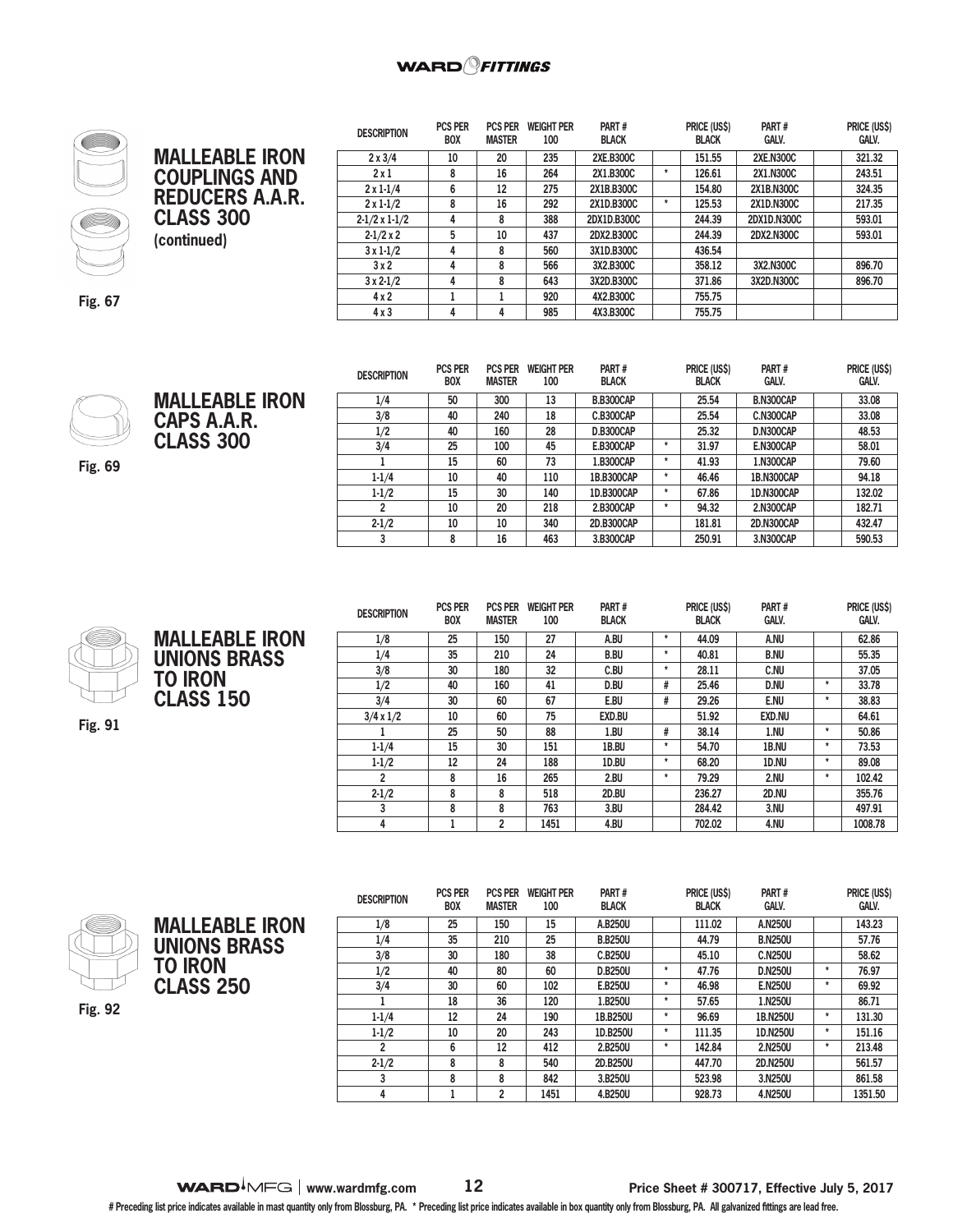



**MALLEABLE IRON UNIONS ALL IRON**

**CLASS 150** 

| <b>DESCRIPTION</b> | <b>PCS PER</b><br><b>BOX</b> | <b>PCS PER</b><br><b>MASTER</b> | <b>WEIGHT PER</b><br>100 | Part#<br><b>BLACK</b> |         | <b>PRICE (USS)</b><br><b>BLACK</b> | Part#<br><b>GALV.</b> |         | <b>PRICE (USS)</b><br><b>GALV.</b> |
|--------------------|------------------------------|---------------------------------|--------------------------|-----------------------|---------|------------------------------------|-----------------------|---------|------------------------------------|
| 1/8                | 25                           | 150                             | 15                       | A.B300U               |         | 65.34                              | A.N300U               |         | 72.93                              |
| 1/4                | 35                           | 210                             | 25                       | <b>B.B300U</b>        |         | 59.60                              | <b>B.N300U</b>        |         | 80.96                              |
| 3/8                | 30                           | 180                             | 38                       | C.B300U               |         | 60.31                              | <b>C.N300U</b>        |         | 82.57                              |
| 1/2                | 40                           | 80                              | 57                       | <b>D.B300U</b>        | ۰       | 48.80                              | <b>D.N300U</b>        | $\ast$  | 78.30                              |
| 3/4                | 30                           | 60                              | 109                      | E.B300U               | $\star$ | 54.04                              | <b>E.N300U</b>        | $\star$ | 84.90                              |
|                    | 18                           | 36                              | 129                      | 1.B300U               | $\star$ | 70.55                              | 1.N300U               | $\ast$  | 112.63                             |
| $1 - 1/4$          | 12                           | 24                              | 208                      | 1B.B300U              | $\star$ | 115.04                             | 1B.N300U              | $\ast$  | 157.07                             |
| $1 - 1/2$          | 10                           | 20                              | 252                      | 1D.B300U              | $\star$ | 120.48                             | 1D.N300U              | $\ast$  | 189.11                             |
| $\overline{2}$     | 6                            | 12                              | 428                      | 2.B300U               | $\ast$  | 149.24                             | 2.N300U               | $\ast$  | 227.00                             |
| $2 - 1/2$          | 8                            | 8                               | 541                      | 2D.B300U              |         | 481.16                             | <b>2D.N300U</b>       |         | 633.18                             |
| 3                  | 8                            | 8                               | 872                      | 3.B300U               |         | 622.49                             | 3.N300U               |         | 1070.90                            |
| 4                  |                              |                                 | 1730                     | 4.B300U               |         | 1975.68                            | 4.N300U               |         | 2685.84                            |



**Fig. 94**

| <b>DESCRIPTION</b> | <b>PCS PER</b> | <b>PCS PER</b> | <b>WEIGHT PER</b> | PART#         |         | PRICE (US\$) | PART#          |         | PRICE (US\$) |
|--------------------|----------------|----------------|-------------------|---------------|---------|--------------|----------------|---------|--------------|
|                    | <b>BOX</b>     | <b>MASTER</b>  | 100               | <b>BLACK</b>  |         | <b>BLACK</b> | <b>GALV.</b>   |         | <b>GALV.</b> |
| 1/8                | 25             | 150            | 13                | A.BAIU        |         | 41.63        | A.NAIU         |         | 43.57        |
| 1/4                | 35             | 210            | 24                | <b>B.BAIU</b> |         | 41.63        | <b>B.NAIU</b>  |         | 53.04        |
| 3/8                | 35             | 210            | 30                | <b>C.BAIU</b> |         | 41.63        | <b>C.NAIU</b>  |         | 53.04        |
| 1/2                | 40             | 160            | 40                | <b>D.BAIU</b> | $\star$ | 43.01        | <b>D.NAIU</b>  |         | 56.45        |
| 3/4                | 30             | 60             | 68                | E.BAIU        | $\star$ | 48.74        | <b>E.NAIU</b>  | $\star$ | 62.72        |
|                    | 25             | 50             | 88                | 1.BAIU        | $\ast$  | 63.08        | 1.NAIU         |         | 83.70        |
| $1 - 1/4$          | 15             | 30             | 149               | 1B.BAIU       | $\star$ | 87.03        | <b>1B.NAIU</b> |         | 114.73       |
| $1-1/2$            | 12             | 24             | 182               | 1D.BAIU       | $\star$ | 106.11       | <b>1D.NAIU</b> |         | 138.47       |
| $\overline{2}$     | 8              | 16             | 260               | 2.BAIU        | $\star$ | 133.86       | 2.NAIU         |         | 164.15       |
| $2 - 1/2$          | 8              | 8              | 520               | 2D.BAIU       |         | 277.79       | 2D.NAIU        |         | 426.59       |
| 3                  | 8              | 8              | 772               | 3.BAIU        |         | 451.09       | 3.NAIU         |         | 664.80       |

| ╲<br>c<br>$\overline{\phantom{0}}$ | s. | ╱<br>٠ |
|------------------------------------|----|--------|

**Fig. 99**

**MALLEABLE IRON UNIONS ALL IRON A.A.R. CLASS 300** 

**DESCRIPTION PCS PER BOX PCS PER WEIGHT PER MASTER 100 PART # BLACK PRICE (US\$) BLACK PART # GALV. PRICE (US\$) GALV. 1/8 25 150 16 A.BAI300U 66.28 A.NAI300U 84.54 1/4 35 210 28 B.BAI300U 92.33 B.NAI300U 88.74 3/8 30 180 37 C.BAI300U 92.33 C.NAI300U 87.86 1/2 40 80 60 D.BAI300U 97.27 D.NAI300U 118.02 3/4 30 60 107 E.BAI300U \* 104.39 E.NAI300U 129.82 1 18 36 125 1.BAI300U \* 128.02 1.NAI300U 220.65 1-1/4 15 30 206 1B.BAI300U \* 196.42 1B.NAI300U 240.34 1-1/2 10 20 253 1D.BAI300U \* 239.84 1D.NAI300U 291.21 2 5 10 418 2.BAI300U 303.52 2.NAI300U 361.34 2-1/2 8 8 533 2D.BAI300U \* 537.85 2D.NAI300U 705.58 3 8 8 854 3.BAI300U 1022.27 3.NAI300U 1132.10**



|                       | <b>DESCRIPTION</b> | <b>PCS PER</b><br><b>BOX</b> | <b>PCS PER</b><br><b>MASTER</b> | <b>WEIGHT PER</b><br>100 | PART#<br><b>BLACK</b> |         | <b>PRICE (US\$)</b><br><b>BLACK</b> | PART#<br><b>GALV.</b> |         | PRICE (US\$)<br>Galv. |
|-----------------------|--------------------|------------------------------|---------------------------------|--------------------------|-----------------------|---------|-------------------------------------|-----------------------|---------|-----------------------|
| <b>MALLEABLE IRON</b> | 1/4                | 30                           | 180                             | 26                       | <b>B.BBBU</b>         |         | 53.69                               | <b>B.NBBU</b>         |         | 70.80                 |
| UNIONS BRASS TO       | 3/8                | 30                           | 180                             | 38                       | <b>C.BBBU</b>         |         | 57.34                               | <b>C.NBBU</b>         |         | 76.01                 |
|                       | 1/2                | 25                           | 100                             | 57                       | <b>D.BBBU</b>         | $\star$ | 60.34                               | <b>D.NBBU</b>         | ۰       | 78.79                 |
| <b>BRASS A.A.R.</b>   | 3/4                | 25                           | 50                              | 103                      | E.BBBU                | $\star$ | 67.54                               | <b>E.NBBU</b>         | $\star$ | 90.79                 |
| <b>CLASS 300</b>      |                    | 18                           | 36                              | 130                      | 1.BBBU                | $\star$ | 86.46                               | 1.NBBU                |         | 122.62                |
|                       | $1 - 1/4$          | 15                           | 30                              | 208                      | 1B.BBBU               | $\star$ | 112.68                              | 1B.NBBU               |         | 160.78                |
|                       | $1 - 1/2$          | 12                           | 24                              | 252                      | 1D.BBBU               | $\star$ | 135.33                              | 1D.NBBU               | $\star$ | 187.94                |
|                       | ົ                  |                              | 10                              | 417                      | 2.BBBU                | $\star$ | 185.36                              | 2.NBBU                | $\star$ | 251.37                |
|                       | $2 - 1/2$          |                              | 3                               | 541                      | 2D.BBBU               |         | 534.23                              | 2D.NBBU               |         | 251.37                |
|                       |                    |                              | 3                               | 872                      | 3.BBBU                |         | 650.24                              | 3.NBBU                |         | 671.74                |
|                       |                    |                              | $\overline{2}$                  | 1517                     | 4.BBBU                |         | 1327.73                             | 4.NBBU                |         | 1877.38               |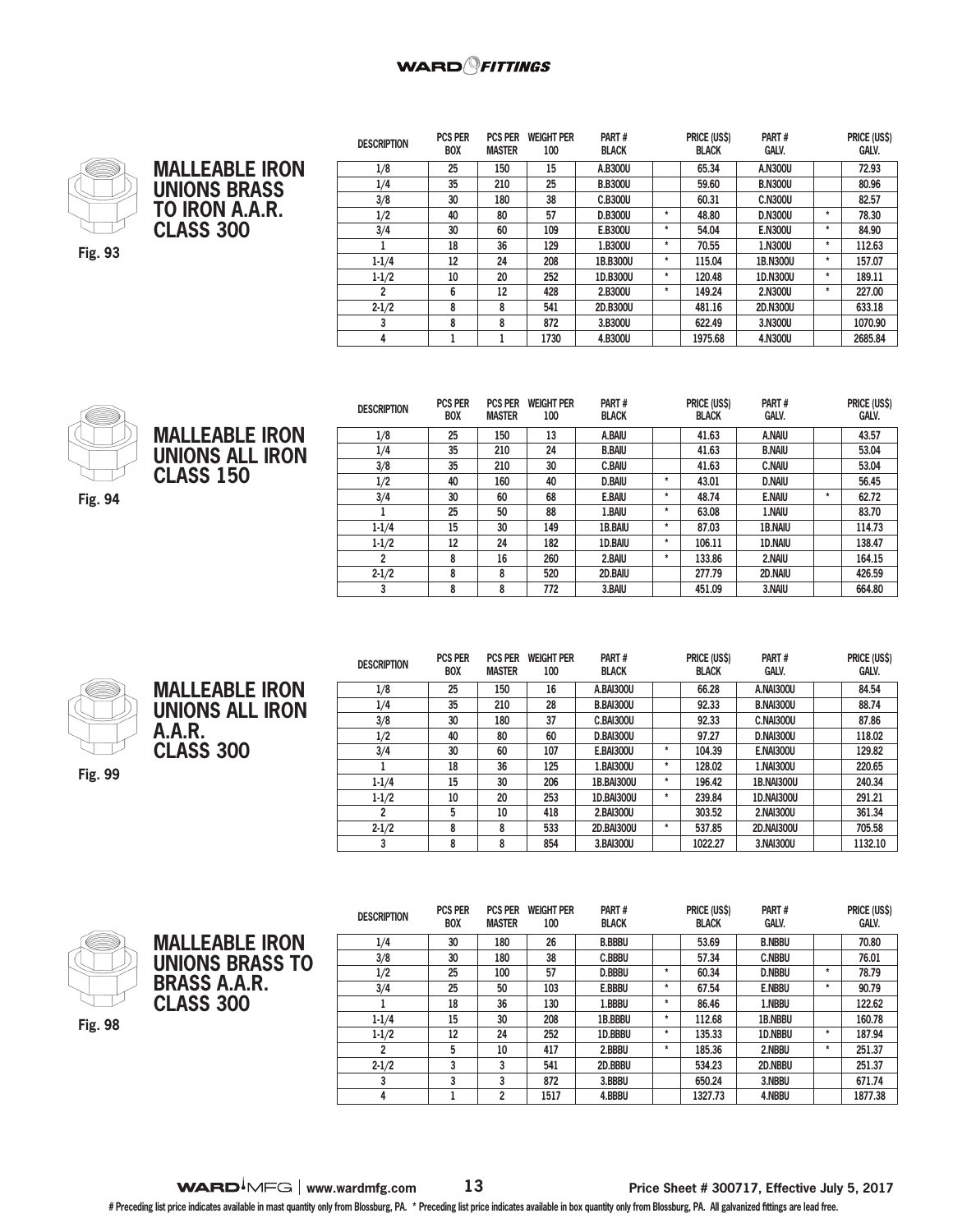### **WARD** *<u>PHTTINGS</u>*



|                       | <b>DESCRIPTION</b> | <b>PCS PER</b><br><b>BOX</b> | <b>MASTER</b> | <b>PCS PER WEIGHT PER</b><br>100 | PART#<br><b>BLACK</b> | PRICE (US\$)<br><b>BLACK</b> | PART#<br><b>GALV.</b> | PRICE (US\$)<br>galv. |
|-----------------------|--------------------|------------------------------|---------------|----------------------------------|-----------------------|------------------------------|-----------------------|-----------------------|
| <b>MALLEABLE IRON</b> | 3/8                | 35                           | 210           | 29                               | <b>C.BGU</b>          | 43.66                        | <b>C.NGU</b>          | 52.39                 |
| <b>GASKET UNIONS</b>  | 1/2                | 40                           | 160           | 38                               | <b>D.BGU</b>          | 46.10                        | <b>D.NGU</b>          | 66.93                 |
|                       | 3/4                | 30                           | 60            | 65                               | <b>E.BGU</b>          | 52.01                        | <b>E.NGU</b>          | 73.26                 |
| <b>CLASS 150</b>      |                    | 25                           | 50            | 82                               | 1.BGU                 | 67.37                        | 1.NGU                 | 94.98                 |
|                       | $1-1/4$            | 15                           | 30            | 141                              | <b>1B.BGU</b>         | 93.05                        | <b>1B.NGU</b>         | 130.63                |
|                       | $1 - 1/2$          | 15                           | 30            | 172                              | 1D.BGU                | 113.07                       | 1D.NGU                | 159.51                |
|                       |                    |                              | 16            | 262                              | 2.BGU                 | 141.03                       | 2.NGU                 | 196.39                |





| <b>DESCRIPTION</b> | <b>PCS PER</b><br><b>BOX</b> | <b>PCS PER</b><br><b>MASTER</b> | <b>WEIGHT PER</b><br>100 | PART#<br><b>BLACK</b> | PRICE (US\$)<br><b>BLACK</b> | PART#<br><b>GALV</b> | PRICE (US\$)<br><b>GALV.</b> |
|--------------------|------------------------------|---------------------------------|--------------------------|-----------------------|------------------------------|----------------------|------------------------------|
| $1/2$ W            | 40                           | 160                             | 40                       |                       |                              | <b>D.NDEUW</b>       | 61.40                        |
| $3/4$ W            | 30                           | 120                             | 38                       |                       |                              | <b>E.NDEUW</b>       | 60.05                        |



| <b>DESCRIPTION</b>   | <b>PCS PER</b> | <b>PCS PER</b> | <b>WEIGHT PER</b> | PART#          |         | <b>PRICE (US\$)</b> | PART#          |         | PRICE (US\$) |
|----------------------|----------------|----------------|-------------------|----------------|---------|---------------------|----------------|---------|--------------|
|                      | <b>BOX</b>     | <b>MASTER</b>  | 100               | <b>BLACK</b>   |         | <b>BLACK</b>        | <b>GALV.</b>   |         | <b>GALV.</b> |
| 3/8x1/4              | 25             | 150            | 3                 | <b>CXB.BMB</b> | ÷       | 10.23               | <b>CXB.NMB</b> |         | 16.30        |
| 1/2x1/8              | 25             | 150            | $\overline{7}$    | DXA.BMB        | $\star$ | 10.23               | <b>DXA.NMB</b> |         | 16.30        |
| 1/2x1/4              | 25             | 150            | 7                 | <b>DXB.BMB</b> | $\star$ | 10.23               | <b>DXB.NMB</b> |         | 16.30        |
| 1/2x3/8              | 25             | 150            | 6                 | DXC.BMB        | $\star$ | 10.23               | <b>DXC.NMB</b> | $\star$ | 16.30        |
| $3/4 \times 1/8$     | 25             | 150            | 15                | EXA.BB         | $\star$ | 10.10               | <b>EXA.NB</b>  | $\star$ | 17.73        |
| $3/4 \times 1/4$     | 25             | 150            | 12                | EXB.BB         | $\star$ | 9.58                | <b>EXB.NB</b>  | $\star$ | 17.25        |
| $3/4 \times 3/8$     | 25             | 150            | 11                | EXC.BB         | $\star$ | 9.85                | <b>EXC.NB</b>  | $\star$ | 19.28        |
| $3/4 \times 1/2$     | 25             | 150            | 10                | EXD.BB         | $\star$ | 8.85                | <b>EXD.NB</b>  |         | 14.77        |
| $1 \times 1/8$       | 25             | 150            | 21                | 1XA.BB         | $\star$ | 14.37               | 1XA.NB         | $\star$ | 23.72        |
| $1 \times 1/4$       | 25             | 150            | 25                | 1XB.BB         | $\star$ | 12.40               | 1XB.NB         | $\star$ | 20.15        |
| $1 \times 3/8$       | 25             | 150            | 18                | 1XC.BB         | $\star$ | 12.75               | 1XC.NB         | $\star$ | 20.25        |
| $1 \times 1/2$       | 25             | 150            | 22                | 1XD.BB         | $\star$ | 9.43                | 1XD.NB         | $\star$ | 18.22        |
| $1 \times 3/4$       | 25             | 150            | 17                | 1XE.BB         | $\star$ | 9.31                | 1XE.NB         | $\star$ | 16.97        |
| $1-1/4 \times 1$     | 25             | 150            | 30                | 1BX1.BB        | $\star$ | 12.14               | 1BX1.NB        | $\star$ | 22.85        |
| $1-1/2 \times 1-1/4$ | 30             | 120            | 31                | 1DX1B.BB       | l∗      | 15.41               | 1DX1B.NB       | $\star$ | 27.56        |
| $2 \times 1 - 1/2$   | 20             | 80             | 61                | 2X1D.BB        | l∗      | 19.41               | 2X1D.NB        | $\star$ | 31.98        |
| $2-1/2 \times 2$     | 20             | 20             | 113               | 2DX2.BB        | $\star$ | 29.90               | 2DX2.NB        |         | 53.22        |
| $3-1/2x3$            | 10             | 10             | 247               | 3DX3.BB        |         | 82.69               | 3DX3.NB        |         | 158.19       |
| 4 x 3-1/2            | 10             | 10             | 200               | 4X3D.BB        |         | 106.90              | 4X3D.NB        |         | 186.69       |



**Fig. 10**

|              | <b>DESCRIPTION</b>   | <b>PCS PER</b><br><b>BOX</b> | <b>PCS PER</b><br><b>MASTER</b> | <b>WEIGHT PER 100</b> | PART#<br><b>BLACK</b> |   | PRICE (US\$)<br><b>BLACK</b> | PART#<br><b>GALV.</b> |         | PRICE (US\$)<br><b>GALV.</b> |
|--------------|----------------------|------------------------------|---------------------------------|-----------------------|-----------------------|---|------------------------------|-----------------------|---------|------------------------------|
| <b>HINGS</b> | $1 \times 1/2$       | 25                           | 150                             | 14                    | 1XD.BFB               |   | 19.77                        | 1XD.NFB               | $\star$ | 41.38                        |
|              | $1 \times 3/4$       | 25                           | 150                             | 12                    | <b>1XE.BFB</b>        |   | 24.55                        | <b>1XE.NFB</b>        | $\star$ | 41.38                        |
|              | $1-1/4 \times 1$     | 25                           | 150                             | 30                    | 1BXD.BFB              |   | 26.56                        | <b>1BXD.NFB</b>       |         | 51.23                        |
|              | $1-1/2 \times 1-1/4$ | 25                           | 150                             | 27                    | <b>1BXE.BFB</b>       | * | 33.14                        | <b>1BXE.NFB</b>       |         | 73.42                        |
|              | $2 \times 1 - 1/2$   | 25                           | 150                             | 20                    | 1BX1.BFB              |   | 44.62                        | 1BX1.NFB              | $\ast$  | 96.70                        |
|              | $2-1/2 \times 2$     | 30                           | 120                             | 45                    | 1DXD.BFB              |   | 63.12                        | <b>1DXD.NFB</b>       |         | 129.01                       |
|              | $3 \times 2 - 1/2$   | 30                           | 120                             | 40                    | 1DXE.BFB              |   | 92.89                        | <b>1DXE.NFB</b>       |         | 194.53                       |
|              | $4 \times 3 - 1/2$   | 30                           | 120                             | 32                    | 1DX1.BFB              |   | 201.38                       | 1DX1.NFB              | $\star$ | 356.44                       |